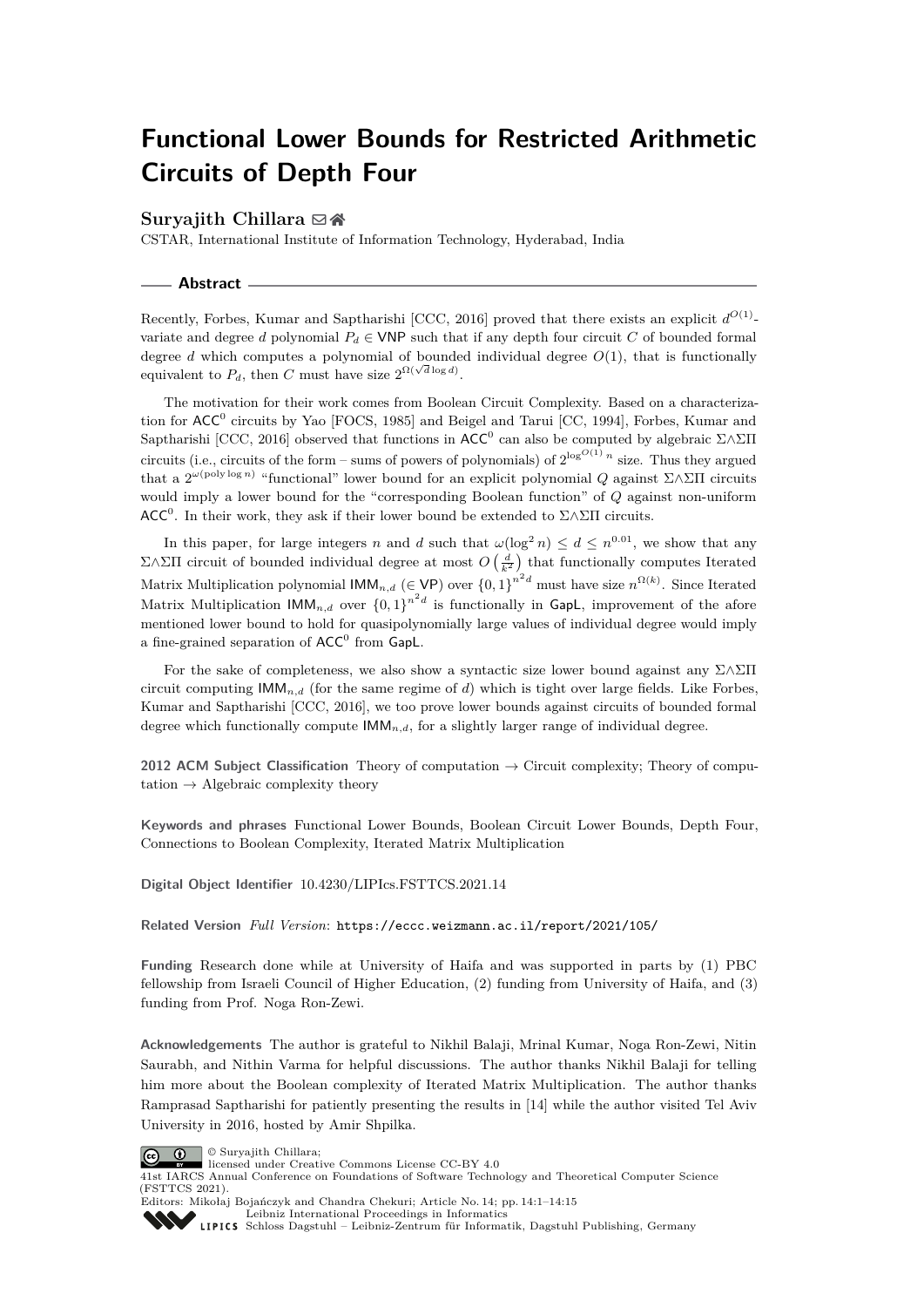### **14:2 Functional Lower Bounds for Some Depth Four Circuits**

# **1 Introduction**

Owing to the difficulty in proving Boolean circuit size lower bounds, Valiant proposed that we prove lower bounds in an "algebraic setting" as the underlying algebraic structure could help us understand the computations better. Valiant further conjectured that any circuit theoretic proof for  $P \neq NP$  would have to be preceded by an analogous result in this more constrained arithmetic model [\[42\]](#page-14-0).

Arithmetic circuits (also called as algebraic circuits) are directed acyclic graphs such that the leaf nodes are labeled by variables or constants from the underlying field, and every non-leaf node is labeled either by  $a + or \times$ . Every node computes a polynomial by operating on its inputs with the operation given by its label. The computation flows from the leaves to the output node. Complexity of computation here is quantified by the size of the circuit, which is the number of nodes in it.

It is conjectured that Permanent polynomial does not have polynomial size arithmetic circuits [\[41\]](#page-14-1). Bürgisser [\[6\]](#page-12-1) showed that if Permanent polynomial were to have a polynomial sized arithmetic circuit then this would imply  $\#P \subseteq \text{FNC}^3/\text{poly}$  which would further imply that  $\mathsf{NP} \subseteq \mathsf{P}/\text{poly}$  which leads to (1)  $\mathsf{PH} \subseteq \Sigma^2_p$  [\[20\]](#page-13-0) and (2)  $\mathsf{AM} = \mathsf{MA}$  [\[3\]](#page-12-2), both of which go against widely believed conjectures. Thus, a central question in the field of algebraic complexity theory is to show that Permanent polynomial (or any closely related polynomial of interest) needs superpolynomial sized arithmetic circuits to compute it.

Four decades after the problem was formulated, the best known size lower bound is still super linear [\[4\]](#page-12-3). Over the span of last three decades, researchers have considered restricted arithmetic circuits and here we have seen a great progress towards proving lower bounds under these restrictions (see [\[40,](#page-14-2) [38\]](#page-14-3) for a detailed survey). In a surprising result, Agrawal and Vinay [\[1\]](#page-12-4) showed that it is sufficient to prove subexponential size lower bounds against depth four circuits, to prove super polynomial size lower bounds against general arithmetic circuits.

A depth four circuit<sup>[1](#page-1-0)</sup> (denoted by  $\Sigma\Pi\Sigma\Pi$ ) computes polynomials that can also be expressed as a sum of products of polynomials.

$$
P(X) = \sum_{i} \prod_{j} Q_{i,j}.
$$

### **Syntactic lower bounds**

We say that a polynomial  $P$  has a syntactic circuit size lower bound of  $s$  against class  $C$  of circuits if no circuit in C of size strictly smaller than *s* syntactically computes *P*.

Strong syntactic size lower bounds for depth four circuits were proven in restricted settings: Bounded fan-in [\[17,](#page-13-1) [24,](#page-13-2) [15,](#page-12-5) [12,](#page-12-6) [27\]](#page-13-3), Homogeneous [\[21,](#page-13-4) [26,](#page-13-5) [22,](#page-13-6) [28\]](#page-13-7), Multilinear [\[36,](#page-14-4) [11\]](#page-12-7), and Multi-*r*-ic [\[25,](#page-13-8) [8,](#page-12-8) [7\]](#page-12-9). In a breakthrough, Limaye, Srinivasan and Tavenas recently proved superpolynomial size lower bounds against all constant depth circuits [\[29\]](#page-13-9). Prior to that the best known lower bound for depth four circuits was super-quadratic [\[19\]](#page-13-10) (which improves upon super-linear lower bounds due to Shoup and Smolensky [\[39\]](#page-14-5) and Raz [\[34\]](#page-14-6)).

<span id="page-1-0"></span>Generally speaking, a depth four circuit can also be of the form  $\Pi\Sigma\Pi\Sigma$  but we follow the convention that the root node is a + node. Under such a convention  $\Pi\Sigma\Pi\Sigma$  circuit is a depth five circuit.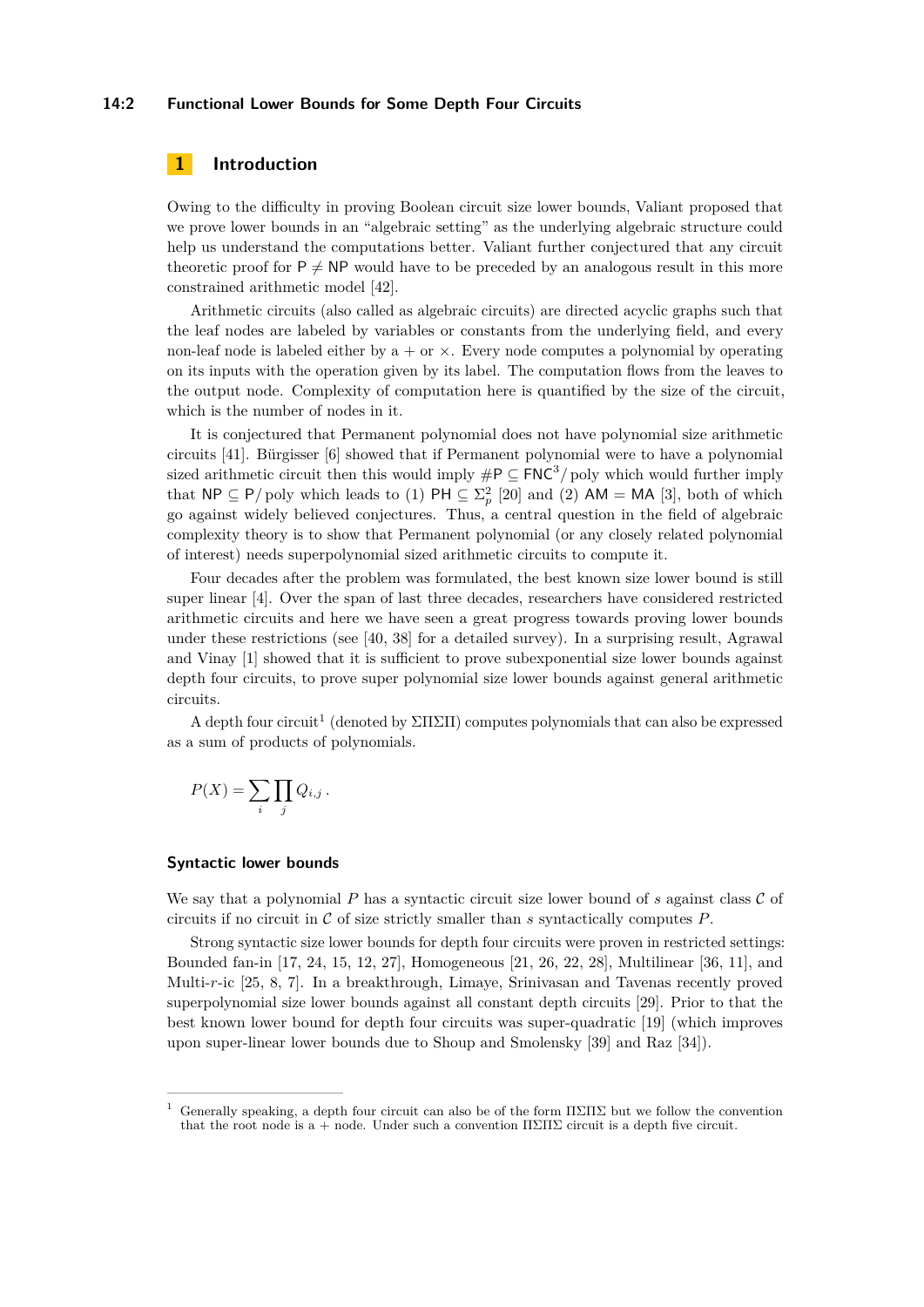### **Functional lower bounds**

For a set  $B \subseteq \mathbb{F}$ , we say that two polynomials  $P(x_1, \ldots, x_N)$  and  $Q(x_1, \ldots, x_N)$  are functionally equivalent over  $B^N$  if  $P(\mathbf{a}) = Q(\mathbf{a})$  for all  $\mathbf{a} \in B^N$ . We say that a circuit *C* functionally computes a polynomial  $P \in \mathbb{F}[x_1, \ldots, x_N]$  over  $B^N$  if the output polynomial  $f \in F[x_1, \ldots, x_N]$  of *C* is functionally equivalent to *P* over  $B^N$ .

We say that a polynomial  $P$  has a functional size lower bound of  $s$  against a class  $\mathcal C$ of circuits if no polynomial that is computed by circuits in  $\mathcal C$  of size strictly less than  $s$ , is functionally equivalent to *P* over  $B^n$  for some  $B \subseteq \mathbb{F}$ .

Forbes, Kumar and Saptharishi [\[14\]](#page-12-0) proved exponential functional lower bounds for a polynomial in VNP against depth four circuits of bounded formal degree and bounded individual degree  $O(1)$ . Formally, they showed that there is an explicit polynomial  $P_d$  of degree *d* over  $\approx d^3$  variables such that no depth four circuit of bounded formal degree *d* and size smaller than  $2^{c(\sqrt{d}\log d)}$  (for a small constant *c*) that computes a polynomial of bounded individual degree at most  $O(1)$  can be functionally equivalent to  $P_d$ . Apart from this work, strong functional lower bounds are known against depth three circuits over finite fields [\[16\]](#page-12-10), multilinear formulas [\[33,](#page-13-11) [32,](#page-13-12) [35,](#page-14-7) [36,](#page-14-4) [10,](#page-12-11) [11\]](#page-12-7), and set-multilinear formulas [\[31,](#page-13-13) [29\]](#page-13-9).

The motivation for the work of [\[14\]](#page-12-0) comes from Boolean circuit complexity.  $ACC^0$  circuits are constant depth Boolean circuits that have AND, OR, NOT and MOD gates. Allender and Gore [\[2\]](#page-12-12) showed that *uniform*  $ACC^0$  circuits of subexponential size cannot compute Permanent. In a major breakthrough, Williams [\[44\]](#page-14-8) showed that there exists a function in NEXP such that it cannot be computed by polynomial sized *nonuniform* ACC<sup>0</sup> circuits. Recently Murray and Williams [\[30\]](#page-13-14) further improved the situation to show that there exists a function in NQP such that it needs superpolynomial size  $ACC^0$  circuits to compute it.

Beigel and Tarui [\[5\]](#page-12-13) showed that every language  $L$  in the class  $ACC^0$  can be recognized by a family of depth two<sup>[2](#page-2-0)</sup> deterministic circuits with a symmetric function gate at the root and  $2^{\log^{O(1)} n}$  many AND gates of fan-in  $\log^{O(1)} n$  in the second layer. Over large fields, Forbes, Kumar and Saptharishi [\[14\]](#page-12-0) observed that given this Boolean circuit, there is an algebraic circuit of depth four which computes polynomials of the form – sum of  $2^{\log^{O(1)} n}$  many powers of polynomials each of whose monomials are supported on at most  $\log^{O(1)} n$  many variables such that outputs of both of these circuits are functionally equivalent.

Σ∧ΣΠ circuits are depth four circuits that compute polynomials which can be expressed as sums of powers of polynomials. Σ∧ΣΠ[*t*] circuits are depth four circuits that compute polynomials which can be expressed as sums of powers of polynomials each of whose monomials are supported on at most *t* many variables.

We can summarize the afore mentioned discussion formally as follows.

▶ **Lemma 1** (Lemma 3.2, [\[14\]](#page-12-0))**.** *Let* F *be any field of characteristic zero or at least*  $exp(\omega(\text{poly}(\log n)))$ *. If a function*  $f : \{0,1\}^n \mapsto \{0,1\}$  *is in* ACC<sup>0</sup> *then there exists a polynomial*  $P_f \in \mathbb{F}[x_1, \ldots, x_n]$  *such that* 

- $P_f$  *and*  $f$  *are functionally equivalent over*  $\{0, 1\}^n$ , *and*
- $P_f$  *can be computed by a*  $\Sigma \wedge \Sigma \Pi$  *circuit of top fan-in at most*  $2^{\log^{O(1)} n}$  *and bottom support*  $\int$ *at* most  $\log^{O(1)} n$ .

<span id="page-2-0"></span><sup>2</sup> Here the variables can appear negated at the leaves that feed into the AND gates. Even though it is stated as depth two in the paper, the longest leaf to root path in this circuit is of length 3. Leaf node  $\rightarrow$  AND  $\rightarrow$  root.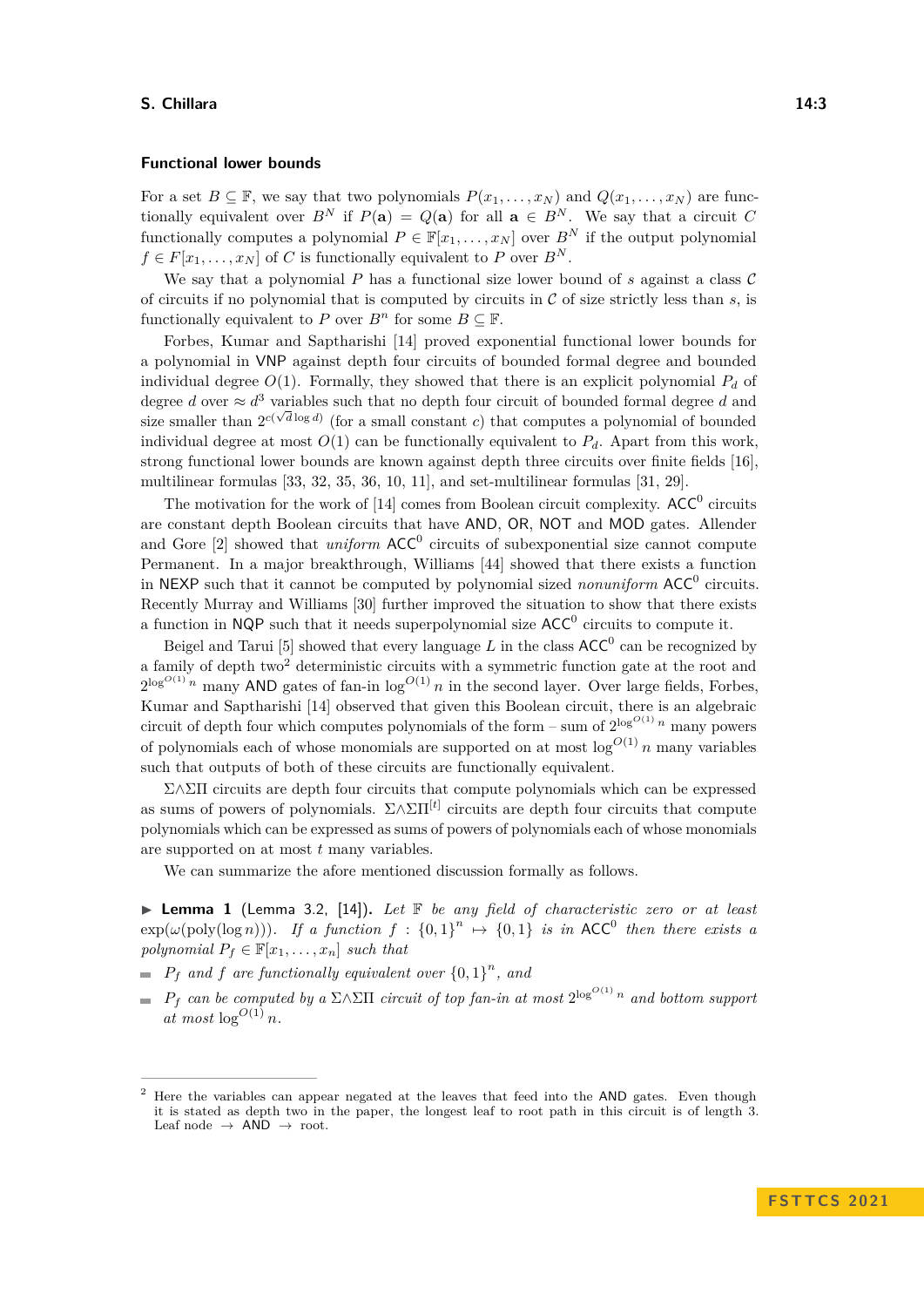### **14:4 Functional Lower Bounds for Some Depth Four Circuits**

Thus, to show a lower bound against  $ACC^0$  circuits in the Boolean setting, it is sufficient to show a functional lower bound of  $\exp(\omega(\text{poly}(\log n)))$  for a polynomial P would imply that the Boolean part<sup>[3](#page-3-0)</sup> of  $P$  is not in  $ACC<sup>0</sup>$ .

▶ **Lemma 2** (Lemma 3.3, [\[14\]](#page-12-0))**.** *Let* F *be any field of characteristic zero or at least*  $\exp(\omega(\text{poly}(\log n)))$ . Then a  $\exp(\omega(\text{poly}(\log n)))$  functional size lower bound for a  $n^{O(1)}$ . *variate and*  $n^{O(1)}$  *degree polynomial*  $P \in \mathbb{F}[X]$  *against*  $\Sigma \wedge \Sigma \Pi^{[\text{poly}(\log(n))] }$  *circuits over*  $\mathbb{F}[X]$ *would imply that Boolean part of*  $P$  *is not in*  $ACC^0$ *.* 

Forbes, Kumar and Saptharishi [\[14\]](#page-12-0) through an open question in their paper ask if such functional lower bounds can also be proved for  $\Sigma \wedge \Sigma \Pi$  circuits. We in this paper show strong functional lower bounds against all Σ∧ΣΠ circuits which output polynomials of bounded individual degree.

A circuit *C* is said to have a bounded individual degree<sup>[4](#page-3-1)</sup>  $r$  if the polynomial output by the circuit *C* has degree at most *r* with respect to each of its variables.

<span id="page-3-3"></span>▶ **Theorem 3** (Functional Lower Bounds for Σ∧ΣΠ circuits of Bounded Individual Degree)**.** *Let n be a large integer. Let <i>d,k and r be such that*  $\omega(\log^2 n) \leq d \leq n^{0.01}$  *and*  $r \leq \frac{d}{1201k^2}$ . *Any depth four* Σ∧ΣΠ *circuit of bounded individual degree r computing a function equivalent to*  $\textsf{HMM}_{n,d}$  on  $\left\{0,1\right\}^{n^2d}$ , must have size at least  $n^{\Omega(k)}$ .

Note that there is a trade-off between the lower bound on the circuit size and the upper bound on the range of *r* this lower bound can be achieved for.

Since Iterated Matrix Multiplication  $\text{IMM}_{n,d}$  over  $\{0,1\}^{n^2d}$  is functionally<sup>[5](#page-3-2)</sup> in GapL [\[43,](#page-14-9) Section 6, improvement of the afore mentioned lower bound to hold for quasipolynomially large values of individual degree would imply a fine-grained separation of  $\mathsf{ACC}^0$  from GapL.

By a divide and conquer construction, we get a depth four ΣΠΣΠ circuit of size  $n^{O(\sqrt{d})}$ By a divide and conquet construction, we get a depth four  $\angle 11\angle 11$  circuit of size  $n \leftrightarrow n$  that computes  $\mathsf{IMM}_{n,d}$  such that the fan-in of both the product gates is equal to  $\sqrt{d}$ . Using the identity

$$
m! \cdot x_1 x_2 \dots x_m = \sum_{S \subseteq [m]} \left(\sum_{i \in S} x_i\right)^m \cdot (-1)^{m-|S|}
$$

(attributed to Fischer [\[13\]](#page-12-14) and Ryser [\[37\]](#page-14-10) in [\[18\]](#page-13-15)), over large fields this circuit can be converted into a Σ∧ΣΠ circuit of size *n*<sup>*O*(√*d*</sup>). We will now show a lower bound of *n*<sup>Ω(√*d*</sup>) for IMM<sub>*n,d*</sub> against any  $\Sigma \wedge \Sigma \Pi$  circuits. From the afore mentioned discussion, this lower bound is optimal up to a constant in the exponent over large fields.

▶ **Theorem 4** (Syntactic Lower Bounds for Σ∧ΣΠ circuits)**.** *Let n and d be a large integers such that*  $\omega(\log^2 n) \leq d \leq n^{0.01}$ . Any depth four  $\Sigma \wedge \Sigma \Pi$  circuit computing  $\mathsf{IMM}_{n,d}$  *must have size at least*  $n^{\Omega(\sqrt{d})}$ .

<span id="page-3-0"></span>Bürgisser [\[6\]](#page-12-1) defined the boolean part of a polynomial  $P(x_1, \ldots, x_n)$  (denoted by BP(P)) to be a function that agrees with *P* over all evaluations over  $\{0,1\}^n$ .

<span id="page-3-1"></span> $4$  Not to be confused with the multi- $r$ -ic circuits dealt with in [\[23,](#page-13-16) [25,](#page-13-8) [8,](#page-12-8) [7\]](#page-12-9).

<span id="page-3-2"></span><sup>&</sup>lt;sup>5</sup> Bürgisser [\[6\]](#page-12-1) showed that boolean part of any polynomial in VP lies in  $FNC^3$  poly, and in particular IMM<sub>n,d</sub>  $\in$  VP. On the other hand, Vinay [\[43\]](#page-14-9) identified that this problem of computing Iterated Matrix Product of integer matrices (denoted by ITMATPROD) is in fact in the class GapL which consists of all problems that are logspace reducible to determinant computation of an integer matrix. This is a better characterization as  $\text{GapL} \subseteq NC^2 \subseteq \text{FNC}^3/\text{poly}$ .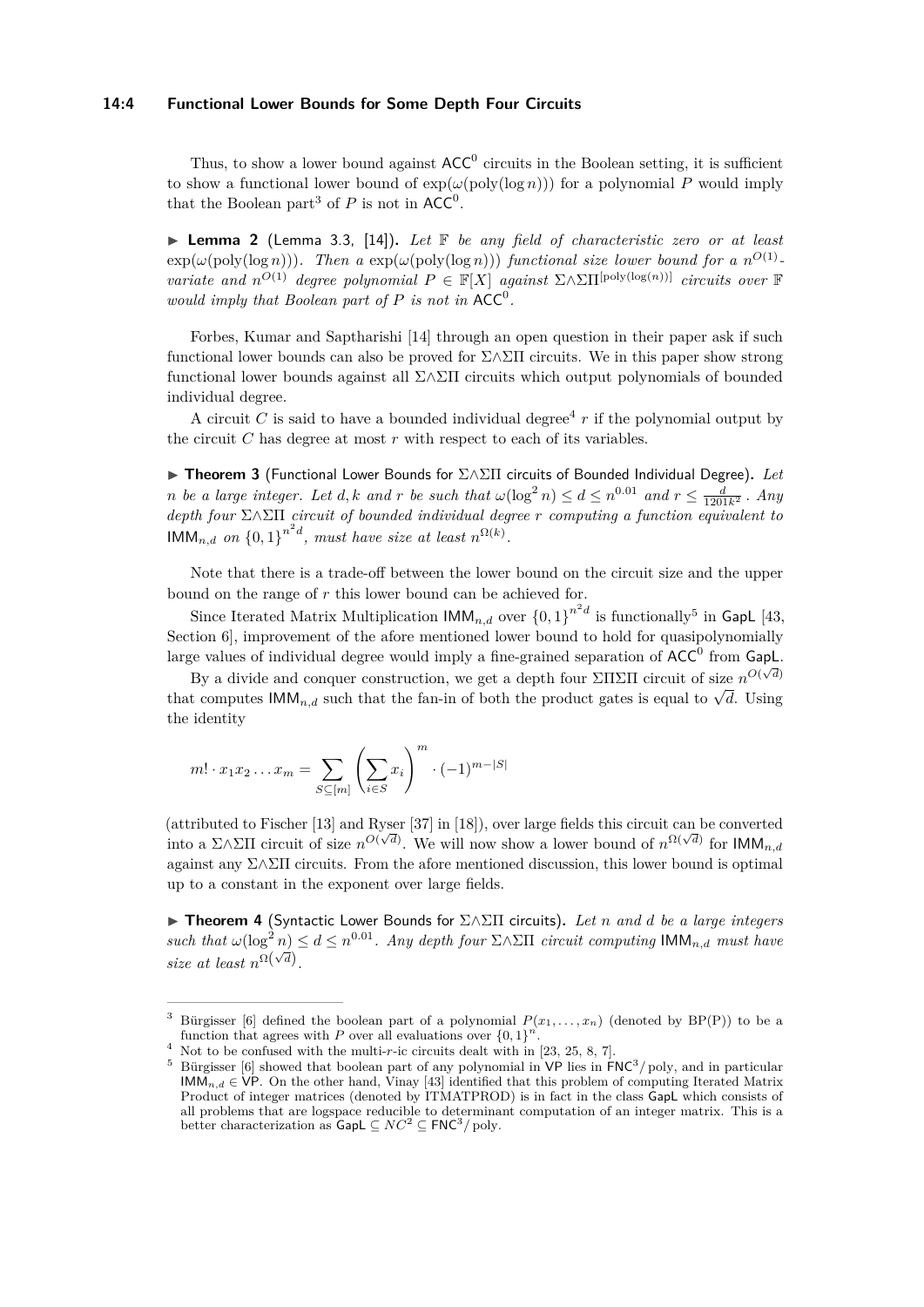Proof of this lemma can be found in [\[9,](#page-12-15) Section 5]. Recall that Forbes, Kumar and Saptharishi [\[14\]](#page-12-0) proved functional lower bounds for a polynomial in VNP against depth four circuits of bounded formal degree whose output polynomials are of bounded individual degree *O*(1). Here shall prove functional lower bounds for a polynomial in VP against depth four circuits of bounded formal degree whose output polynomials are of bounded individual degree  $O(\log n)$ .

Formal degree of a circuit is the maximum degree of any polynomial that could be computed by this circuit structure sans the constants nor cancellations. Formal degree of a circuit is inductively defined as follows: for a leaf node *w*, the formal degree 1 if it is labeled by a variable and 0 otherwise. Formal degree of a sum node is the maximum over all the formal degrees of its children, and formal degree of a product node is equal to the sum over all the formal degrees of its children.

▶ **Theorem 5** (Functional Lower Bounds for ΣΠΣΠ Circuits of Bounded Formal Degree)**.** *Let n*, *d and r be integers such that*  $\omega(\log^2 n) \leq d \leq n^{0.01}$  *and*  $r \leq \frac{\log n}{12}$ . *Any depth four* ΣΠΣΠ *circuit of formal degree d and bounded individual degree r that computes a function equivalent to*  $\text{IMM}_{n,d}$  *on*  $\left\{0,1\right\}^{n^2d}$ , *must have size at least*  $n^{\Omega\left(\sqrt{\frac{d}{r}}\right)}$ .

Proof of this lemma can be found in [\[9,](#page-12-15) Section 6]. We would to remark that the afore mentioned bound and the bound for similar circuits in [\[14\]](#page-12-0) can be made to work for formal degree that is slightly larger than *d*.

# **Related Work**

Circuit model Work Hard multilinear Lower Bound | Range of parameters  $(\Sigma \Pi \Sigma \Pi)^{\leq r}$  & formal degree *d* [\[14\]](#page-12-0) Nisan-Wigderson polynomial NW*m,d* ∈ VNP with *md* many variables and degree *d*  $2^{\Omega(\sqrt{d}\log(md))}$  *m* =  $\Theta(d)$ <sup>2</sup>), and  $r \leq$ *O*(1).  $(\Sigma \Pi \Sigma \Pi)^{\leq r}$  & formal degree *d* This work Iterated Matrix Multiplication polynomial  $IMM_{n,d} \in VP$  with  $n^2d$  many variables and degree *d n* Ω  $\left(\sqrt{\frac{d}{r}}\right)$ *r* `\  $\omega(\log^2 n) \leq d \leq n^{0.01}$ and  $r \leq \frac{\log n}{12}$ .  $(\Sigma \wedge \Sigma \Pi)^{\leq r}$  | This work | IMM<sub>*n,d*</sub> | *n*<sup> $\Omega(k)$ </sup>  $\omega(\log^2 n)$ 0*.*01 , and  $r$ *d*  $\frac{d}{1201k^2}$ .

For the sake of brevity, we shall denote the Σ∧ΣΠ circuits of bounded individual degree *r* by  $(\Sigma\Pi\Sigma\Pi)^{\leq r}$ . We in this table summarize our results in comparison to the work of [\[14\]](#page-12-0).

Our work is inspired by [\[14\]](#page-12-0)'s line of research and depends on the techniques introduced by them. We take their research a bit further.

### **Complexity measure and proof overview**

Let the variable set X be partitioned into two fixed, disjoint sets Y and Z. Let  $\sigma_Y$ :  $\mathbb{F}[Y \sqcup Z] \mapsto \mathbb{F}[Z]$  be a linear map such that for any polynomial  $P(Y, Z)$ ,  $\sigma_Y(P) \in \mathbb{F}[Z]$  is obtained by setting every variable from *Y* to zero and leaving the variables from *Z* untouched.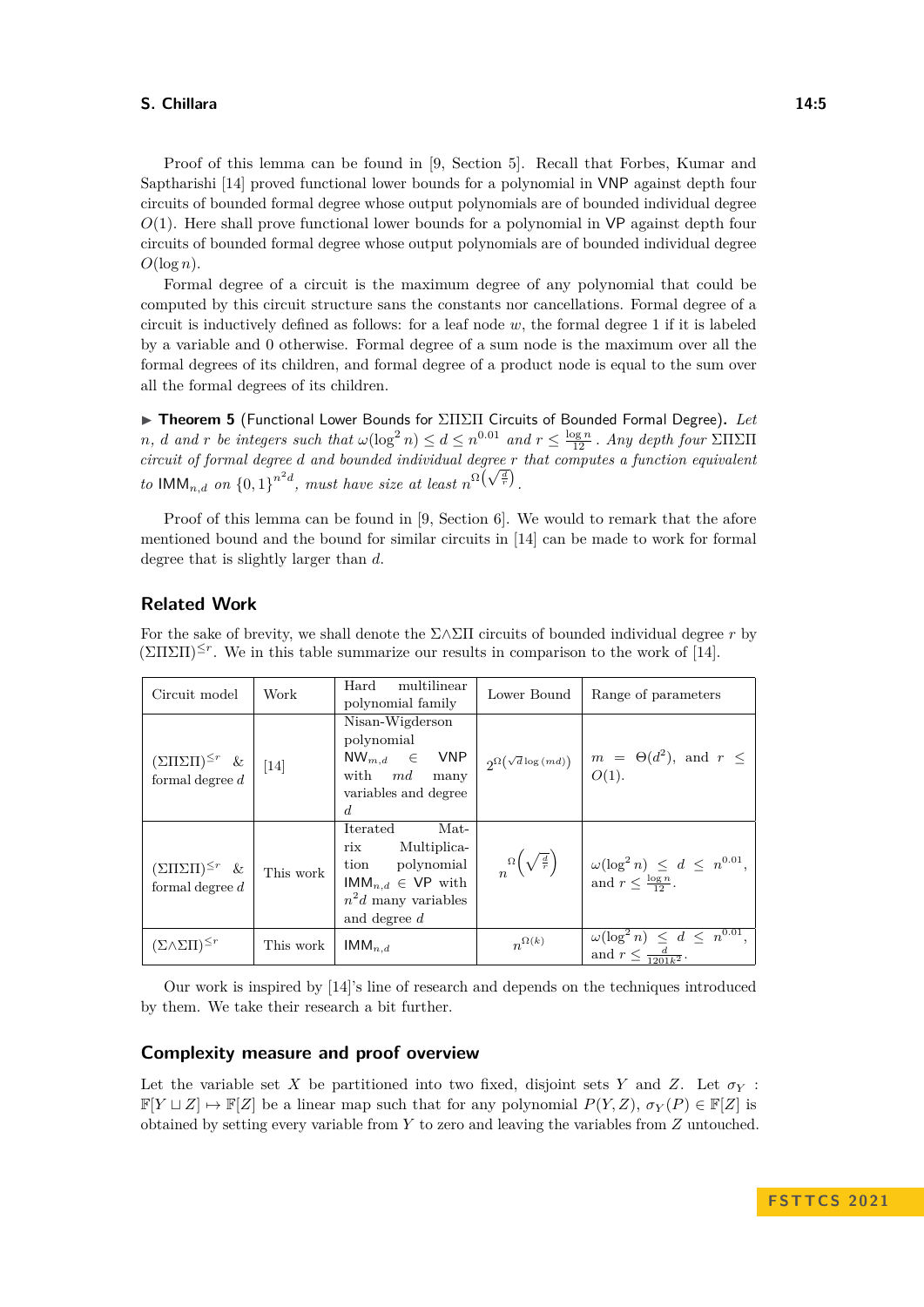### **14:6 Functional Lower Bounds for Some Depth Four Circuits**

For a polynomial  $P(x_1, \ldots, x_N)$ , let mult(*P*) be defined to be equal to *P* mod  $\{(x_i^2 - x_i) \mid i \in [N]\}$ . Similarly, let mult(*V*) for a subspace *V* of polynomials in  $\subseteq \mathbb{F}[x_1,\ldots,x_N],$  be defined as follows.

 $mult(V) = \{mult(P) | P \in V \}.$ 

For a polynomial  $P(Y, Z)$  and a set  $S \subseteq \mathbb{F}$ , let  $Eval_S^{[Y \cup Z]}(P)$  denote the vector of evaluations of polynomial *P* over  $S^{|Y \cup Z|}$  as follows.

$$
\mathrm{Eval}_{S}^{[Y\cup Z]}(P(Y,Z)) = (P(\mathbf{a}))_{\mathbf{a}\in S^{|Y\cup Z|}}.
$$

This definition can be extended to a set *V* of polynomials over  $\mathbb{F}[Y \cup Z]$  as follows.

$$
\mathrm{Eval}_S^{[Y \cup Z]}(V) = \left\{ \mathrm{Eval}_S^{[Y \cup Z]}(P(Y, Z)) \mid P(Y, Z) \in V \right\}.
$$

We use  $\partial_Y^{\leq k} P$  to denote the set of all partial derivatives of P of order at most k with respect to monomials over variables just from *Y*, and  $Z^{=\ell} \cdot \sigma_Y(\partial_{\overline{Y}}^{\overline{E}k}P)$  to refer to the set of polynomials obtained by multiplying each polynomial in  $\sigma_Y(\partial_Y^{\leq k} P)$  with monomials of degree equal to *ℓ* in *Z* variables.

# ${\sf Main}$  measure – Multilinear Shifted Evaluation Dimension  $\left(\text{mSED}_{k,\ell}^{[Y,Z]}\right)$

Forbes, Kumar and Saptharishi [\[14\]](#page-12-0) defined Shifted Evaluation Dimension which counts the dimension of space of vectors each of which is a list of evaluations of polynomials  $\{0,1\}^{|X|}$ where these polynomials are *Z*-shifts of partial evaluations.

$$
\mathrm{SED}_{k,\ell}^{[Y,Z]}(P(Y,Z)) = \dim \left( \mathrm{Eval}_{\{0,1\}^{|Z|}} \left\{ Z^{=\ell} \cdot \mathbb{F}\text{-span}\left\{ P(\mathbf{a},Z) \mid \mathbf{a} \in \{0,1\}^{|Y|}_{\leq k} \right\} \right\} \right)
$$

We just make a minor modification to this measure to better relate our measure with the measure of Projected Shifted Skew Partial derivatives ([\[8,](#page-12-8) [7\]](#page-12-9)) and this helps us obtain bounds that we could not get before.

$$
\mathrm{mSED}_{k,\ell}^{[Y,Z]}(P(Y,Z)) = \mathrm{dim}\left(\mathrm{Eval}_{\{0,1\}^{|Z|}}\left\{\mathrm{mult}\left(Z^{=\ell}\cdot\mathbb{F}\text{-span}\left\{P(\mathbf{a},Z)\mid\mathbf{a}\in\{0,1\}_{\leq k}^{|Y|}\right\}\right)\right\}\right)
$$

In spirit, it is still the measure of [\[14\]](#page-12-0) and thus we do not consider this to be a new measure. We just make a minor modification to relate this measure with their measure of Projected Shifted Skew Partial derivatives ([\[8,](#page-12-8) [7\]](#page-12-9)) and this helps us obtain bounds that we could not get before.

By unfurling the above definition, we can see that if two *N*-variate polynomials  $P_1(Y, Z)$ and  $P_2(Y, Z)$  (defined on the same variable sets) are functionally equivalent over  ${0, 1}^N$ then  $\text{mSED}_{k,\ell}^{[Y,Z]}(P_1(Y,Z)) = \text{mSED}_{k,\ell}^{[Y,Z]}(P_2(Y,Z))$ . Note that two polynomials which are not functionally equivalent over  $\mathbb{F}^N$  can end up being functionally equivalent over  $\{0,1\}^N$ but to show that two polynomials are not functionally equivalent, it is sufficient to show that they are not functionally equivalent over  ${0,1}^N$ .

The crux of our work henceforth is to show that the polynomial of interest,  $\mathsf{IMM}_{n,d}$  is not functionally equivalent over  ${0,1}^{n^2d}$  to the polynomials that are output by the  $\Sigma \wedge \Sigma\Pi$  circuits of bounded individual degree. That is, we need to show that  $\text{mSED}_{k,\ell}^{[Y,Z]}(\text{IMM}_{n,d}(Y,Z))$  is much larger than  $\text{mSED}_{k,\ell}^{[Y,Z]}(C(Y,Z))$  where *C* is a  $\Sigma \wedge \Sigma \Pi$  circuit of small size and bounded individual degree.

Though two *N*-variate polynomials  $P_1$  and  $P_2$  that are functionally equivalent over  $\{0,1\}^N$ have the same (multilinear) shifted evaluation dimension, the dimension of their partial derivative spaces can be very different (see [\[14,](#page-12-0) Section 1.2.1] for an example). However in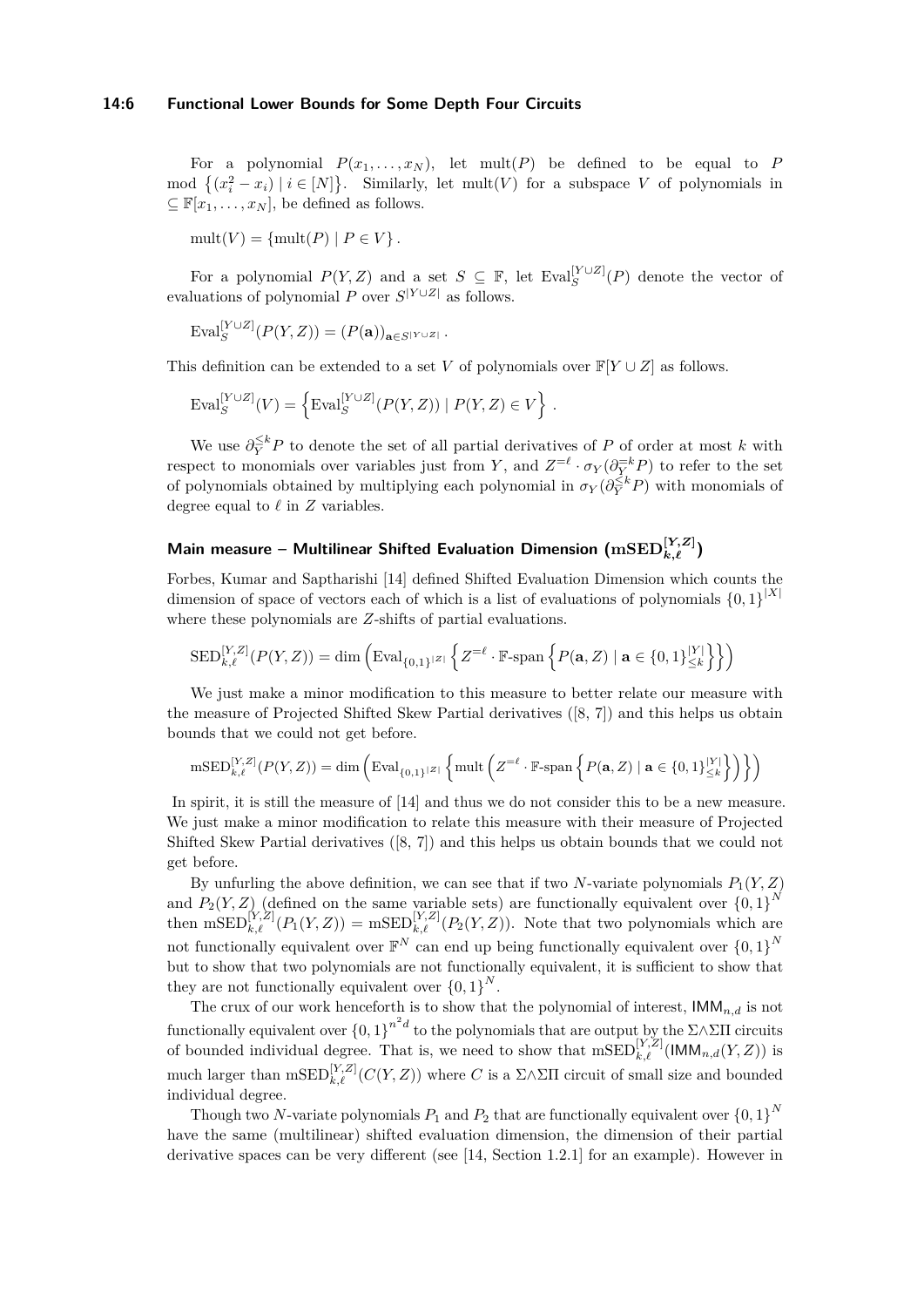certain special cases Forbes, Kumar and Saptharishi [\[14\]](#page-12-0) do manage to relate the shifted evaluation dimension, and a partial derivate based measure well enough for their proof to work. We shall do something very similar.

Let *C* be a  $\Sigma \wedge \Sigma \Pi$  circuit of bounded individual degree at most *r* that computes a polynomial that is functionally equivalent to a homogeneous and degree *d* set-multilinear polynomial  $P(X)$  defined over the sets  $X = X_1 \sqcup \ldots \sqcup X_d$  such that  $Y = X_{i_1} \sqcup \ldots X_{i_k}$  (for a fixed subset  $\{i_1, \ldots, i_k\} \subseteq [d]$  and  $Z = X \setminus Y$ . Similar to [\[14\]](#page-12-0), we show that we can bound the multilinear shifted evaluation dimension on the above and below by an auxiliary measure that counts the dimension of a space of a specially chosen syntactic polynomials. For every value of  $k, \ell$  and  $r$ , we can show that

$$
\text{PSSPD}_{k,\ell}^{[Y,Z]}(P(Y,Z)) \le \text{mSED}_{k,\ell}^{[Y,Z]}(P(Y,Z)) = \text{mSED}_{k,\ell}^{[Y,Z]}(C(Y,Z)) \le \text{PSSPD}_{rk,\ell}^{[Y,Z]}(C(Y,Z)).
$$

Upon instantiating the above expression with explicit homogeneous and set-multilinear polynomial  $\mathsf{IMM}_{n,d}(Y,Z)$ , and if for a suitable setting of values of  $k, \ell$  and  $r$ , we get that  $PSSPD_{k,\ell}^{[Y,Z]}$ (IMM<sub>n,d</sub>(*Y,Z*)) is much larger than  $PSSPD_{rk,\ell}^{[Y,Z]}(C(Y,Z))$  where *C* is a Σ∧ΣΠ circuit that computes polynomials of bounded individual degree *r* of size *s*, then we can infer that  $\text{IMM}_{n,d}(Y, Z)$  cannot be functionally computed by this class of circuits, thus giving us a functional size lower bound of *s* for this explicit polynomial.

# **Auxiliary measure – Projected Skew Shifted Partial Derivatives (PSSPD[***Y,Z***]** *k,ℓ* **)**

The following is a measure<sup>[6](#page-6-0)</sup> borrowed from [\[7\]](#page-12-9) which was used to prove syntactic lower bounds for multi-*r*-ic depth four circuits.

$$
\label{eq:PSSPD} {\rm{PSSPD}}_{k,\ell}^{[Y,Z]}(P(Y,Z)) = \dim \left( \mathbb{F}\text{-span} \left\{ \mathrm{mult} \left( Z^{=\ell} \cdot \sigma_Y \left( \partial_Y^{\le k} P \right) \right) \right\} \right)\,.
$$

We currently do not know how to directly obtain a bound on  $\text{PSSPD}_{rk,\ell}^{[Y,Z]}(C(Y,Z))$ to a value that is much smaller than  $\text{PSSPD}_{k,\ell}^{[Y,Z]}(\text{IMM}_{n,d}(Y,Z))$ . To resolve this issue, we use random restrictions  $V \leftarrow D$  to convert our  $\Sigma \wedge \Sigma \Pi$  circuit *C* of size  $s \leq n^{\frac{t}{2}}$  that computes a polynomial *P* of bounded individual degree to a Σ∧ΣΠ circuit *C* ′ of size *s* and of bottom fan-in at most  $t$  that still computes the restricted polynomial  $P'$ , with a high probability. We can now bound  $\text{PSSPD}_{rk,\ell}^{[Y,Z]}(C(Y,Z))$  to a value that is much smaller than  $\text{PSSPD}_{k,\ell}^{[Y,Z]}((\text{IMM}_{n,d}(Y,Z))|_V)$ . This trick is omnipresent in this line of work [\[21,](#page-13-4) [26,](#page-13-5) [22,](#page-13-6) [28,](#page-13-7) [25,](#page-13-8) [14,](#page-12-0) [8,](#page-12-8) [7\]](#page-12-9).

We then borrow the lower bound on  $\text{PSSPD}_{k,\ell}^{[Y,Z]}(P'(Y,Z))$  (where  $P'$  is the polynomial obtained from  $\mathsf{IMM}_{n,d}$  after restrictions) from [\[7\]](#page-12-9).

We would like to remark that  $mult(P)$  for a polynomial  $P(x_1, \ldots, x_N)$  was defined to be *P* mod  $\{x_i^2 : i \in [N]\}$  in [\[8,](#page-12-8) [7\]](#page-12-9) instead of *P* mod  $\{x_i^2 - x_i : i \in [N]\}$  as defined here. We use this new definition of mult because  $\text{mSED}_{k,\ell}^{[Y,Z]}(P_1(Y,Z))$  may not be equal to  $\mathrm{mSED}_{k,\ell}^{[Y,Z]}(P_2(Y,Z))$  under the older definition of  $\mathrm{mult}(P) = P \mod \{x_i^2 : i \in [N]\}$  even though  $P_1(Y, Z)$  and  $P_2(Y, Z)$  are functionally equivalent.

The lower bound on  $\text{PSSPD}_{k,\ell}^{[Y,Z]}(P'(Y,Z))$  in [\[7\]](#page-12-9) continues to hold despite this change of definition.

<span id="page-6-0"></span><sup>6</sup> This measure is an amalgamation of measures – dimension of Projected Shifted Partial derivatives of [\[21\]](#page-13-4) and dimension of Skew Shifted Partial derivatives of [\[25\]](#page-13-8).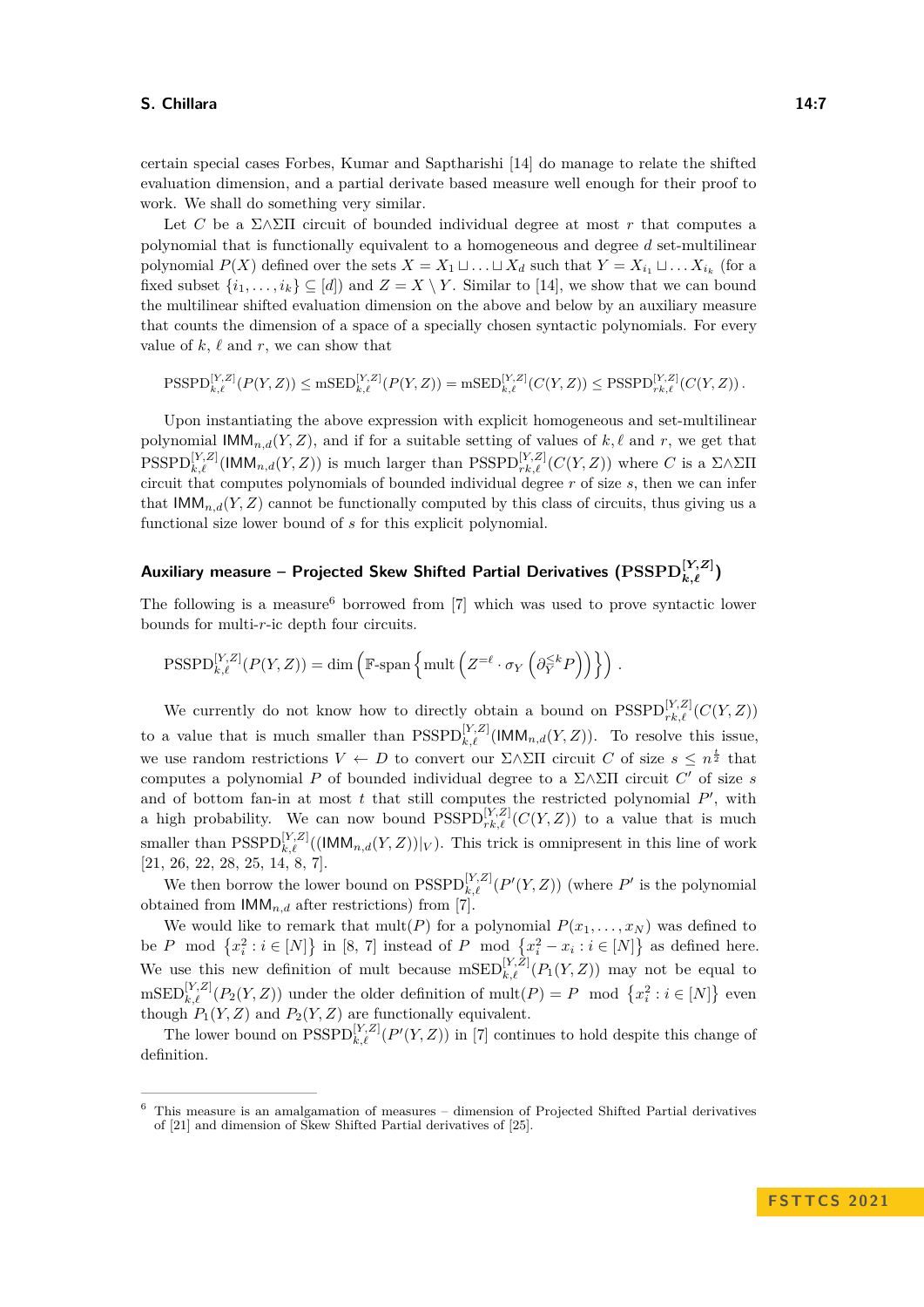### **14:8 Functional Lower Bounds for Some Depth Four Circuits**

# **2 Preliminaries**

### **Notation**

- We use  $[n]$  to refer to the set  $\{1, 2, \ldots, n\}.$
- For a polynomial *f* and a monomial *m* of degree *k*, we use  $\partial_m^k f$  to refer to the *k*th partial m. derivate of the polynomial *f* with respect to the monomial *m*.
- For a polynomial *f*, we use  $\partial_{\overline{Y}}^{\leq k}(f)$  to refer to the space of partial derivatives of order at  $\blacksquare$ most *k* of *f* with respect to monomials of degree at most *k* in variables from *Y* .
- We use  $Z^{=\ell}$  and  $Z^{\leq \ell}$  to refer to the set of all the monomials of degree equal to  $\ell$  and at ÷ most *ℓ*, respectively, in variables *Z*.
- We use  $Z_{ML}^{\leq t}$  to refer to the set of all the multilinear monomials of degree at most *t* in *Z* m. variables.
- For sets  $A$  and  $B$  of polynomials, we define the product  $A \cdot B$  to be the set  $\overline{a}$  ${f \cdot g \mid f \in A \text{ and } g \in B}.$
- For a monomial *m* we use  $\text{Supp}(m)$  to refer to the set of variables that appear in it.  $\sim$
- We use  $Z_{\{\leq t\}}$  to refer to the set of all monomials *m* in *Z* variables such that  $|\text{Supp}(m)| \leq t$ .

 $\triangleright$  Claim 6. Let  $W \subseteq \mathbb{F}[X]$  be a subspace of multilinear polynomials. Then  $\dim(W)$  $\dim(\mathrm{Eval}_{\{0,1\}}^{[X]}(W)).$ 

Proof. Proof of this claim follows from the facts that every multilinear polynomial in *W* has a unique evaluation vector, and access to evaluations of a multilinear polynomial over all of  $\{0,1\}^{|X|}$  uniquely determines it.

▶ **Proposition 7.** *For two sets A and B of polynomials,*

**1.** mult $(A \cdot B)$  = mult $(\text{mult}(A) \cdot \text{mult}(B))$ *, and* 

2. dim(mult(mult( $A$ ) · mult( $B$ ))) < dim(mult( $A$ ) · mult( $B$ )).

The proof of this proposition easily follows from the fact that mult is a many to one map and not one to many.

 $\triangleright$  **Definition 8** (Homogeneous polynomials). *A polynomial P of degree d is said to be homogeneous if it can be expressed as a linear combination of just the monomials of degree equal to d.*

▶ **Definition 9** (Set-multilinear polynomials)**.** *A polynomial P is said to be set-multilinear with respect to a set of variables X, under the partition*  $X = X_1 \sqcup X_2 \sqcup \ldots X_d$  *if every monomial m in the monomial support of P is such that*  $|\text{MonSupp}(m) \cap X_i| \leq 1$  *for all*  $i \in [d]$ *.* 

▶ **Definition 10** (Multi-*r*-ic polynomials)**.** *A polynomial P is said to be multi-r-ic polynomial if the degree of the polynomial with respect to each of its variables is at most r.*

The following lemma (from [\[17\]](#page-13-1)) is key to the asymptotic estimates required for the lower bound analyses.

▶ **Lemma 11** (Lemma 6, [\[17\]](#page-13-1)). *Let*  $a(n)$ ,  $f(n)$ ,  $g(n)$  :  $\mathbb{Z}_{>0}$  →  $\mathbb{Z}_{>0}$  *be integer valued functions such that*  $(f + g) = o(a)$ *. Then,* 

$$
\ln \frac{(a+f)!}{(a-g)!} = (f+g)\ln a \pm O\left(\frac{(f+g)^2}{a}\right)
$$

<span id="page-7-0"></span>We shall now state a few lemmas that help us relate both the complexity measures introduced above.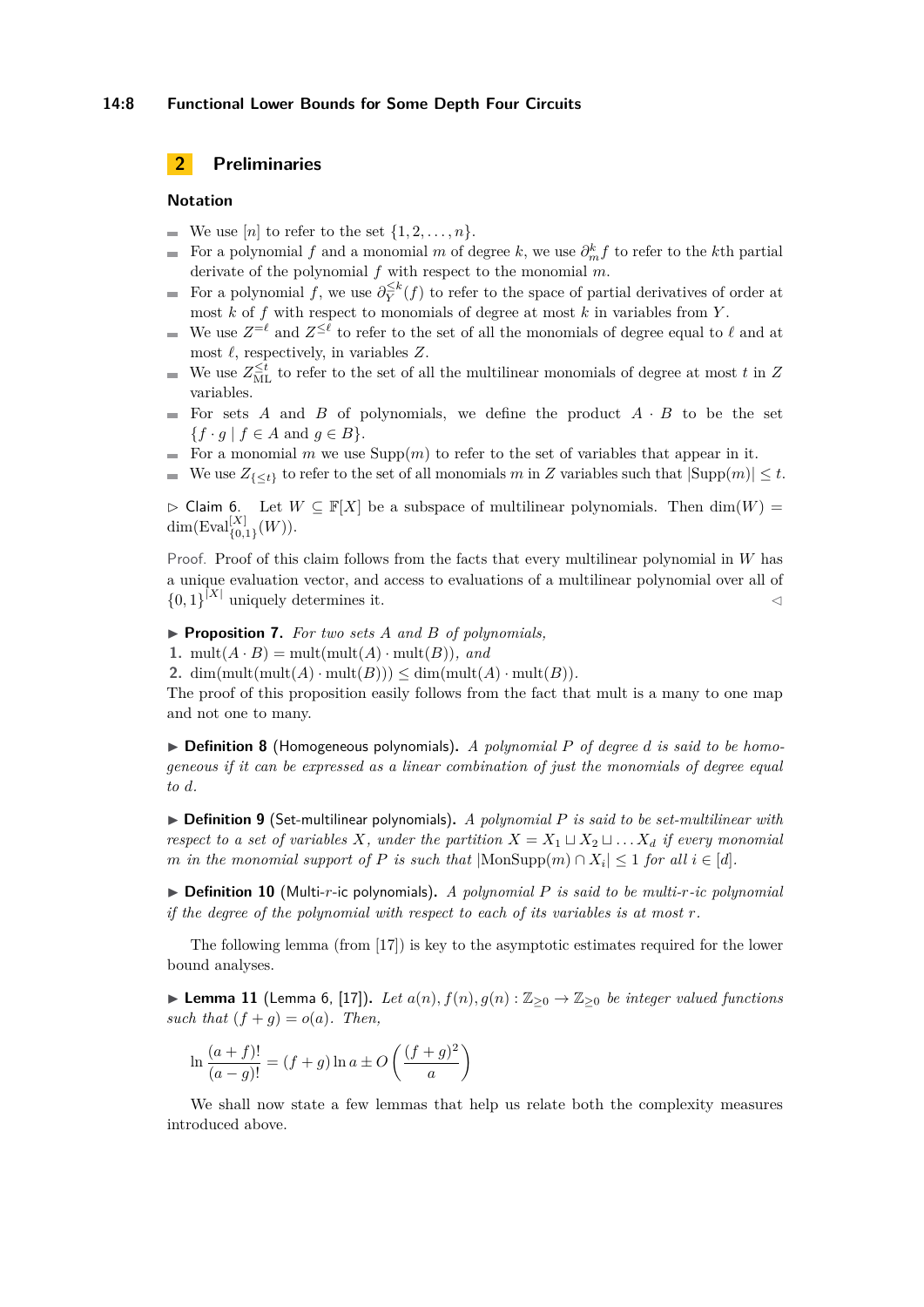▶ **Lemma 12** (Observation 4.5 in [\[14\]](#page-12-0)). Let  $X = X_1 \sqcup \ldots \sqcup X_d$  and  $|X| = N$ . Let  $Y =$  $X_1 ⊔ \ldots ⊔ X_k$  *for some*  $k \ll d$ *. Let P be a homogeneous set multilinear polynomial of degree d* with respect to the partition  $X_1 \sqcup \ldots \sqcup X_d$ . Let  $m = Y^e$  be a set multilinear monomial<sup>[7](#page-8-0)</sup> of *degree k over Y . Then,*

$$
\frac{\partial^k P}{\partial Y^{\mathbf{e}}} = P(\mathbf{e}, Z).
$$

The following corollary can be obtained from Lemma [12](#page-7-0) and proof of this corollary can be found in [\[9\]](#page-12-15).

▶ **Corollary 13** (Similar to Corollary 4.6 in [\[14\]](#page-12-0))**.** *For a homogeneous and set multilinear polynomial P*(*Y, Z*) *which is as defined as in Lemma [12,](#page-7-0) and for all values of parameters k*  $and \ell$ ,

$$
\text{PSSPD}_{k,\ell}^{[Y,Z]}(P(Y,Z)) \leq \text{mSED}_{k,\ell}^{[Y,Z]}(P(Y,Z)).
$$

<span id="page-8-1"></span> $\triangleright$  **Lemma 14** (Lemma 4.7 in [\[14\]](#page-12-0)). Let  $P(Y, Z)$  be a multi-r-ic polynomial. Then for every *choice of parameters k and ℓ, we have*

$$
\left\{P(\mathbf{e}, Z) \mid \mathbf{e} \in \{0, 1\}_{\leq k}^{|Y|}\right\} \subseteq \mathbb{F}\text{-span}\left\{\sigma_Y(\partial_Y^{\leq rk} P)\right\}.
$$

The following corollary can be obtained from Lemma [14.](#page-8-1) and proof of this corollary can be found in [\[9\]](#page-12-15).

 $\triangleright$  **Corollary 15** (Similar to Lemma 4.8 in [\[14\]](#page-12-0)). For a multi-r-ic polynomial  $P(Y, Z)$ ,  $\mathrm{msED}_{k,\ell}^{[Y,Z]}(P(Y,Z)) \leq \mathrm{PSSPD}_{rk,\ell}^{[Y,Z]}(P(Y,Z)).$ 

# **Complexity measure for the Σ∧ΣΠ circuits of low bottom support**

The arguments from [\[8\]](#page-12-8) can be adapted to get the following lemma. and its proof can be found in [\[9\]](#page-12-15).

**Example 16.** Let  $m, k, \ell$  and  $t$  be positive integers such that  $\ell + kt < \frac{m}{2}$ . Let Y and Z be *disjoint sets of variables such that*  $|Z| = m$ *. Let*  $C(Y, Z)$  *be a depth four*  $\Sigma \wedge \Sigma \Pi$  *circuit of bottom support at most <i>t with respect to variables from*  $Z$ *, and size s. Then,*  $\text{PSSPD}_{k,\ell}^{[Y,Z]}(C)$ *is at most*  $s \cdot (k+1) \cdot {m \choose \ell+kt} \cdot (\ell+kt)$ .

# **3 Hard Polynomial and Restrictions**

In this section we recall the definition of the polynomial family and the set of deterministic and random restrictions imposed on the polynomial family, from [\[7\]](#page-12-9).

# **3.1 Polynomial Family: Iterated Matrix Multiplication polynomial**

Let  $X^{(1)}, X^{(2)}, \ldots, X^{(d)}$  be *d* generic  $n \times n$  matrices defined over disjoint set of variables. For any  $k \in [d]$ , let  $x_{i,j}^{(k)}$  be the variable in the matrix  $X^{(k)}$  indexed by  $(i,j) \in [n] \times [n]$ . The Iterated Matrix Multiplication polynomial, denoted by the family  $\{IMM_{n,d}\}\$ , is defined as follows.

$$
\mathsf{IMM}_{n,d}(X) = \sum_{i_1,i_2,...,i_{d-1} \in [n]} x_{1,i_1}^{(1)} x_{i_1,i_2}^{(2)} \dots x_{i_{(d-2)},i_{(d-1)}}^{(d-1)} x_{i_{(d-1)},1}^{(d)}.
$$

<span id="page-8-0"></span><sup>&</sup>lt;sup>7</sup> Here **e** is a |*Y*|-long vector that indicates the support of multilinear monomials.  $Y^e$  is a shorthand representation of  $y_1^{e_1} y_2^{e_2} \dots y_{|Y|}^{e_{|Y|}}$ .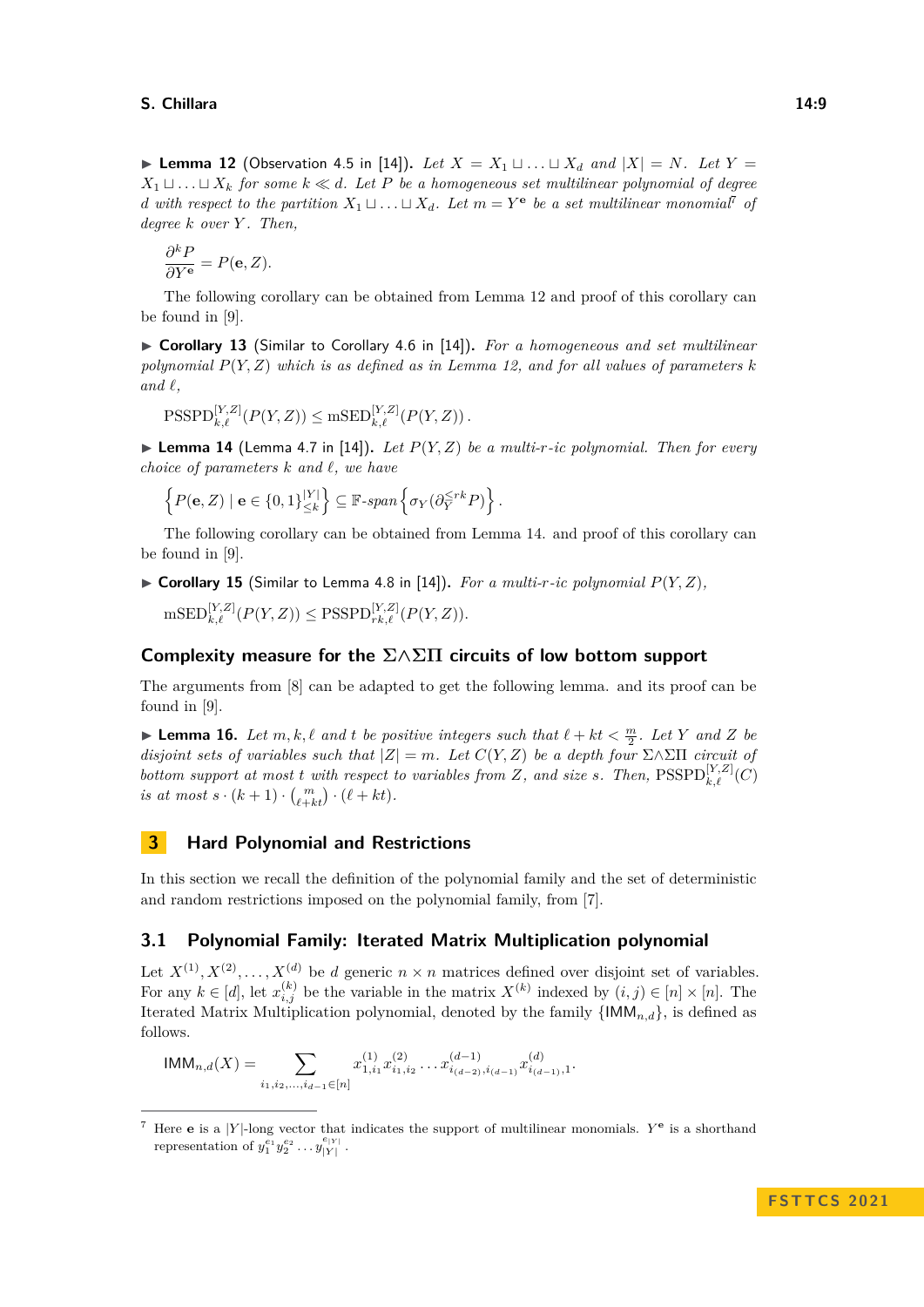### **3.2 Deterministic and Random Restrictions**

Let *k* and  $\alpha$  be a parameters such that  $d = (2\alpha + 3) \cdot k$ . Let the *d* matrices be divided into *k* contiguous blocks of matrices  $B_1, B_2, \ldots, B_k$  such that each block  $B_i$  contains  $2\alpha + 3$ matrices. By suitable renaming, let us assume that each block  $B_i$  contains the following matrices.

 $X^{(i,L,\alpha+1)}, \cdots, X^{(i,L,2)}, X^{(i,L,1)}, X^{(i)}, X^{(i,R,1)}, X^{(i,R,2)}, \cdots, X^{(i,R,\alpha+1)}.$ 

Let us first consider the following set of restrictions, first deterministic and then randomized.

### **Deterministic Restrictions**

Let  $V_0: X \mapsto Y_0 \sqcup Z_0 \sqcup \{0,1\}$  be a deterministic restriction of the variables X in to disjoint variable sets  $Y_0$ ,  $Z_0$ , and  $\{0, 1\}$  as follows. For all  $i \in [k]$ ,

- The variables in matrix in  $X^{(i)}$  are each set to a distinct  $Y_0$  variable. Henceforth, we shall refer to this as  $Y^{(i)}$  matrix.
- The entries of the first row of matrix  $X^{(i,L,\alpha+1)}$  are all set to 1 and the rest of the matrix to 0.
- The entries of the first column of matrix  $X^{(i,R,\alpha+1)}$  are all set to 1 and the rest of the matrix to 0.
- The rest of the variables are all set to distinct  $Z_0$  variables. Henceforth, for all  $b \in \{L, R\}$ m. and  $j \in [\alpha]$ , we shall refer to the matrix  $X^{(i,b,j)}$  as  $Z^{(i,b,j)}$  matrix.

# **Random Restrictions**

Let  $\eta$  and  $\varepsilon'$  be two fixed constants in  $(0,1)$ . Let  $V_1: Y_0 \sqcup Z_0 \mapsto Y \sqcup Z \sqcup \{0,1\}$  be a random restriction of the variables  $Y_0 \sqcup Z_0$  as follows.

- Matrix  $Z^{(i,L,1)}$ : For every column, pick  $n^{\eta}$  distinct elements uniformly at random and keep these elements alive. Set the other entries in this matrix to zero.
- Matrix  $Z^{(i,R,1)}$ : For every row, pick  $n^{\eta}$  distinct elements uniformly at random and keep these elements alive. Set the other entries in this matrix to zero.
- Matrices  $Z^{(i,L,j)}$  for all  $j \in [2, \alpha \varepsilon' \log n]$ : For every column, pick 2 distinct elements  $\overline{a}$ uniformly at random and set all the other entries to zero.
- Matrices  $Z^{(i,R,j)}$  for all  $j \in [2, \alpha \varepsilon' \log n]$ : For every row, pick 2 distinct elements uniformly at random and set all the other entries to zero.
- Matrices  $Z^{(i,L,j)}$  for all  $j > \alpha \varepsilon' \log n$ : For every column, pick 1 element uniformly at  $\blacksquare$ random and set the other elements in that row to zero.
- Matrices  $Z^{(i,R,j)}$  for all  $j > \alpha \varepsilon' \log n$ : For every row, pick 1 element uniformly at random and set the other elements in that row to zero.

Let *D* be the distribution of all the restrictions  $V : X \mapsto Y \sqcup Z \sqcup \{0,1\}$  such that  $V = V_1 \circ V_0$  where  $V_0$  and  $V_1$  are deterministic and random restrictions respectively, as described above. Let *m* be used to denote the number of *Z* variables left after the restriction and  $m = 2kn(n^{\eta} + 2(\alpha - \varepsilon' \log n - 1) + \varepsilon' \log n) = O(n^{1+\eta}k)$  when  $\alpha \le O(n^{\eta})$ .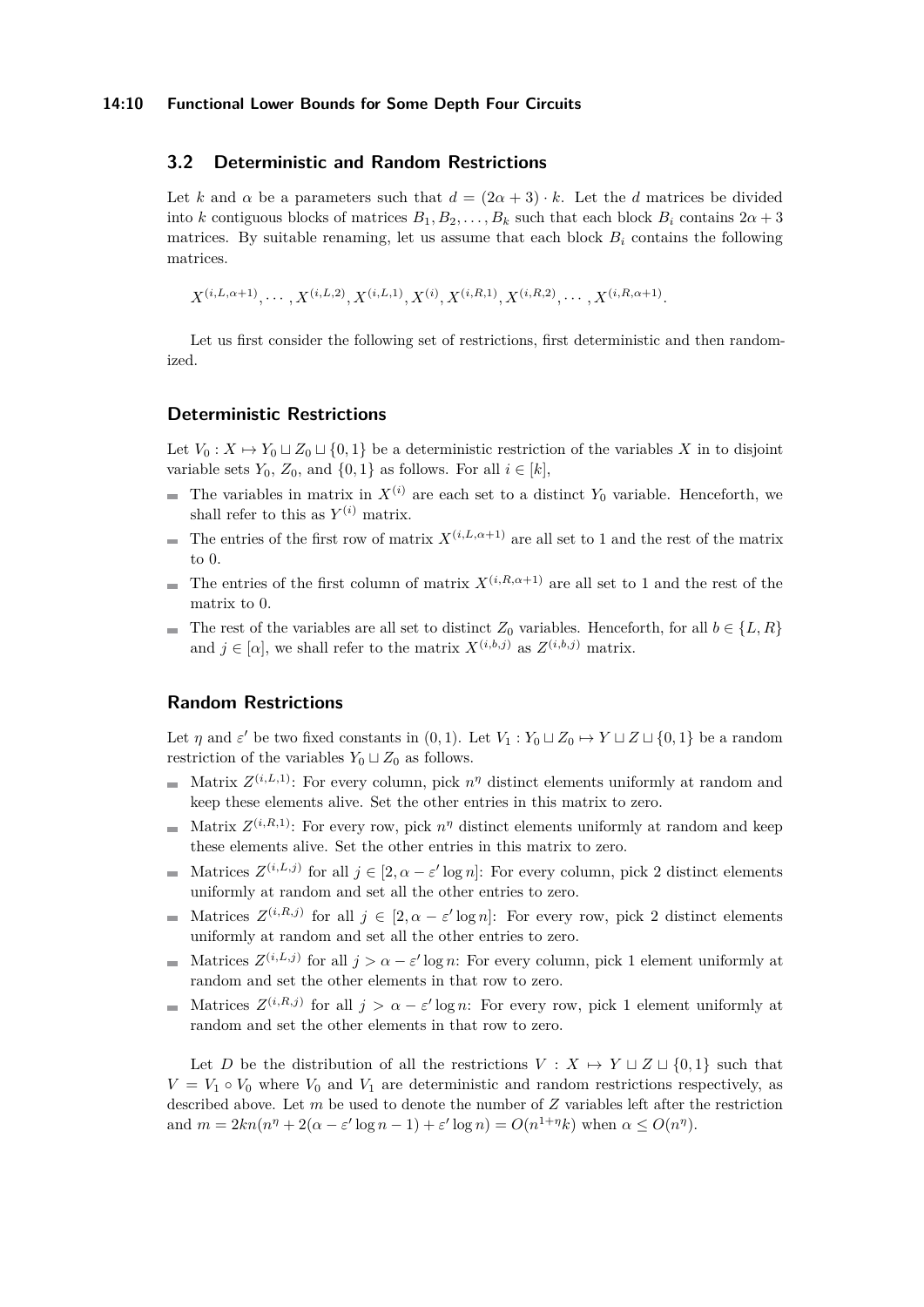# **Effect of Restrictions on IMM***n,d*

Let  $g_{1,a}^{(i,L)}(Z)$  be the  $(1,a)$ <sup>th</sup> entry in product of matrices  $\prod_{j=0}^{\alpha} X^{(i,L,\alpha+1-j)}|_V$ . Let  $g_{b,1}^{(i,R)}$  $\iota_{b,1}^{\left(\imath,\bm{\Lambda}\right)}(Z)$ be the  $(b, 1)$ <sup>th</sup> entry in product of matrices  $\prod_{j=1}^{\alpha+1} X^{(i,R,j)}|_V$ . Let  $g^{(i)}$  the  $(1, 1)$ <sup>th</sup> entry in the product of all the matrices in the block  $B_i$ . Then we can express  $g^{(i)}$  as follows.

$$
g^{(i)}(Y,Z) = \sum_{a,b \in [n]} g^{(i,L)}_{1,a}(Z) \cdot y^{(i)}_{a,b} \cdot g^{(i,R)}_{b,1}(Z).
$$

Let  $P|_V(Y, Z)$  obtained by restricting  $\mathsf{IMM}_{n,d}(X)$  with the restriction  $V \leftarrow D$ . Thus,

$$
P|_V(Y,Z) = \prod_{i=1}^k g^{(i)}(Y,Z).
$$

To summarize, for some parameters  $\alpha, k, \eta$  and  $m, P|_V$  is polynomial in  $\mathbb{F}[Y \sqcup Z]$  such that its degree is  $d = (2\alpha + 3) \cdot k$ , and has  $m = O(n^{1+\eta}k)$  many *Z* variables. Here the definition of the polynomial  $P|_V$  is heavily dependent on  $V \leftarrow D$  and the choice of parameters  $\alpha, k, \varepsilon'$ and *η*.

### **Effect on random restrictions**

<span id="page-10-1"></span>▶ **Lemma 17** (Lemma 8, [\[7\]](#page-12-9))**.** *Let t be a parameter. Let C be any depth four circuit of size at most*  $s \leq n^{\frac{t}{2}}$  *that computes*  $\mathsf{IMM}_{n,d}$ *. Then with a probability of at least*  $1 - o(1)$ *, over V* ← *D* (where  $V: X \mapsto Y \sqcup Z \sqcup \{0,1\}$ ),  $C|_V$  is a depth four circuit of bottom support at *most t* in *Z variables that computes the polynomial*  $P|_V(Y, Z)$ *.* 

# **3.3** Complexity of  $P|_V$

## **Choice of parameters**

We borrow the setting of the parameters involved directly from  $[7]^8$  $[7]^8$  $[7]^8$ .

| $\varepsilon' = 0.34$ .                     | $d = (2\alpha + 3)k,$                                                                                           |
|---------------------------------------------|-----------------------------------------------------------------------------------------------------------------|
| $\eta = 0.05$ ,                             | $m = \Theta(n^{1+\eta}k) = \Theta(n^{1.05}k),$                                                                  |
| $\varepsilon = \varepsilon' - \eta = 0.29,$ |                                                                                                                 |
| $\tau = 0.08$                               | $\ell = \frac{m}{2}(1-\Gamma),$                                                                                 |
| $\omega(\log n) \leq d \leq n^{0.01}$ ,     | $(1+\Gamma)^{\alpha} = 2n^{\varepsilon}$ such that $\Gamma = O_{\varepsilon}\left(\frac{\ln n}{\alpha}\right),$ |

We shall now recall the following from [\[7\]](#page-12-9).

▶ **Theorem 18** (Discussion above Theorem 17, [\[7\]](#page-12-9)). Let *n* be a large enough integer. Let  $m, d, \ell, \alpha, k, \varepsilon$  *and*  $\tau$  *be as described above.* 

$$
\label{eq:7} \mbox{PSSPD}_{k,\ell}^{[Y,Z]}(P|_V) \geq \frac{\left(\frac{m}{m-\ell}\right)^{2\alpha k} \cdot \binom{m-2\alpha k}{\ell}}{2^{O(k)} \cdot \left(\frac{\ell}{m-\ell}\right)^{2\alpha k(1-\tau)}}.
$$

<span id="page-10-0"></span><sup>8</sup> In an attempt to have a clean up the notation in comparison to [\[7\]](#page-12-9), we make the following notational changes – the parameter  $\alpha$  here corresponds to  $k'$  in [\[7\]](#page-12-9), the parameter  $k$  here corresponds to  $r'$  in [7]. Further the parameter  $k = d - 3r' = 2k'r'$  in [\[7\]](#page-12-9) translates to 2 $\alpha k$  here. The rest of the parameters  $\varepsilon, \varepsilon', \eta$  and  $\tau$  are the same in both the papers.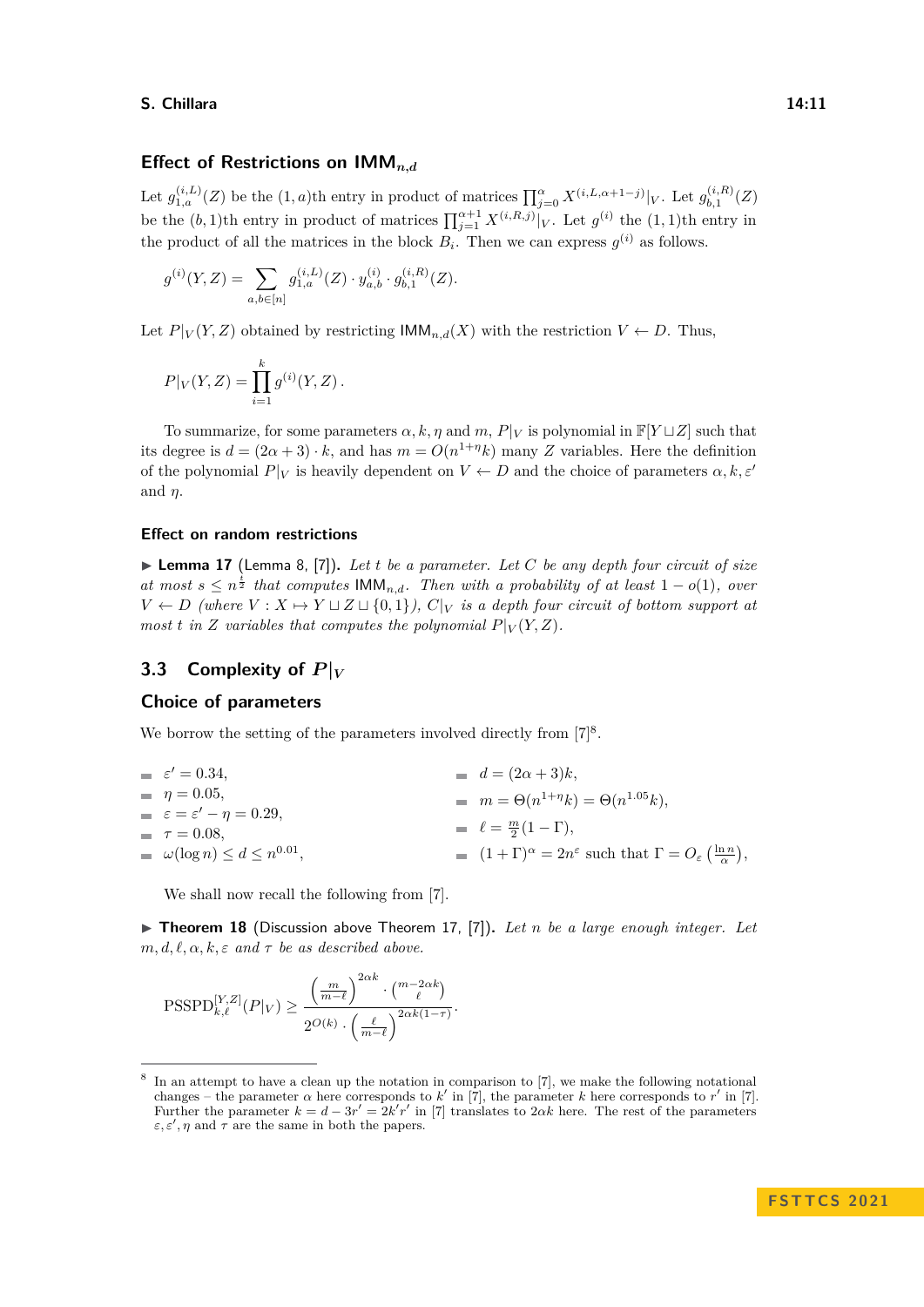### **14:12 Functional Lower Bounds for Some Depth Four Circuits**

Note that for a *N*-variate polynomial  $P(X, Y)$ , the measure in [\[7\]](#page-12-9) was defined to be  $\mathbb{R}^2$  ( $\mathbb{R}^2$   $\mathbb{R}^2$   $\mathbb{R}^2$   $\mathbb{R}^2$   $\mathbb{R}^2$   $\mathbb{R}^2$   $\mathbb{R}^2$   $\mathbb{R}^2$   $\mathbb{R}^2$   $\mathbb{R}^2$   $\mathbb{R}^2$   $\mathbb{R}^2$   $\mathbb{R}^2$   $\mathbb{R}^2$   $\mathbb{R}^2$   $\mathbb{R}^2$   $\mathbb{R}^2$   $\mathbb{R}^2$   $\mathbb{R}^2$  compared to the measure here which is equal to dim  $(\mathbb{F}\text{-span}\left\{\text{mult}\left(Z=e\cdot\sigma_Y\left(\partial_Y^{\le k}P\right)\right)\right\})$ where  $\text{mult}(P) = P \mod \{x_i^2 - x_i \mid i \in [N]\}.$  This change of definition would not affect the bound as the lower bound in [\[7\]](#page-12-9) counts the leading monomials of support size and degree both equal to  $d - k + \ell$ , and  $\sigma_Y(\partial^{< k} P|_V) = \emptyset$  for the polynomial  $P|_V$  described above.

# **4 Functional Lower Bounds against restricted Σ∧ΣΠ Circuits**

As mentioned in the proof overview, we first prove a lower bound against bounded bottom support depth four circuits and then escalate this lower bound to circuits without the restriction on bottom support.

<span id="page-11-0"></span>**Example 19.** Let *n* and *d* be large integers such that  $\omega(\log^2 n) \leq d \leq n^{0.01}$ . Let  $\alpha, k, r$ *and t be parameters such that*  $d = (2\alpha + 3)k$  *and*  $r \leq \frac{\alpha}{200t}$ . Any depth four Σ∧ΣΠ *circuit of bounded individual degree r and bounded bottom fan-in at most t, computing a function equivalent to*  $P|_V(X_V)$  (for  $V \leftarrow D$ ) on  $\{0,1\}^{|X_V|}$ , must have size at least  $n^{\Omega(k)}$ .

Proof of this lemma can be found in [\[9\]](#page-12-15). Using this lemma, we shall prove Theorem [3.](#page-3-3)

# **Proof of Theorem [3](#page-3-3)**

For a large integer *n*, let *d* be such that  $\omega(\log^2 n) \leq d \leq n^{0.01}$ . Let *t* be a parameter that we shall soon fix. Let *C* be a  $\Sigma \wedge \Sigma \Pi$  circuit of bounded individual degree at most *r*, and size  $s \leq n^{\frac{t}{2}}$  that computes a polynomial  $Q(X)$  that is functionally equivalent to  $\mathsf{IMM}_{n,d}(X)$  (over  ${0,1}^{n^2d}$ . Let  $\alpha$  and  $k$  be parameters such that  $d = (2\alpha + 3)k$ . Recall that a restriction  $V \leftarrow D$  fixes a subset of variables to values in  $\{0,1\}$  and maps the rest to distinct *Y* and *Z* variables. For any such restriction  $V \leftarrow D$ , let  $X_V = Y \sqcup Z$  be the set of variables in X that are not set to values in  $\{0, 1\}$  by *V*. From Lemma [17](#page-10-1) we know that with a probability of at least  $1 - o(1)$ , the circuit  $C_V$  obtained by applying the restriction *V* to *C* is a Σ∧ΣΠ circuit of bounded individual degree at most  $r$ , size  $s$  and bottom support at most  $t$ . Let  $Q_V$  be the polynomial computed by  $C_V$ , over  $X_V$  variables. We shall now show that  $Q_V$  is functionally equivalent to  $P|_V$  over  $\{0,1\}^{|X_V|}$ .

Let the set  $S_V \subset \{0,1\}^{n^2d}$  be the subset of points such that for all  $\mathbf{a} \in S_V$ , if  $x_i \in X \setminus X_V$ and *V* sets  $x_i$  to  $b \in \{0,1\}$ , then the value at the *i*'th location of **a**,  $a_i = b$ . Since  $Q(X)$  and  $\text{IMM}_{n,d}(X)$  are functionally equivalent over all of  ${0,1}^{n^2d}$ , they are functionally equivalent over  $S_V$  as well. Thus,  $Q_V(\mathbf{a}|_{X_V}) = Q(\mathbf{a}) = \mathsf{IMM}(\mathbf{a}) = P|_V(\mathbf{a}|_{X_V})$  for all  $\mathbf{a} \in S_V$ . Here  $\mathbf{a}|_{X_V} \in \{0,1\}^{|X_V|}$  corresponds to projection of  $\mathbf{a} \in \{0,1\}^{n^2 d}$  to locations corresponding to the variables in *X<sup>V</sup>* .

This implies that  $Q_V(X_V)$  and  $P|_V(X_V)$  are functionally equivalent over  $\{0,1\}^{|X_V|}$  and thus, there is a  $\Sigma \wedge \Sigma \Pi$  circuit of bounded individual degree at most *r*, size  $s \leq n^{\frac{t}{2}}$  and bottom support at most *t* that functionally computes  $P|_V(Y,Z)$ . On the other hand if *r* is at most  $\frac{\alpha}{200t}$  then from Lemma [19](#page-11-0) we know that any  $\Sigma \wedge \Sigma \Pi$  circuit of bounded individual degree at most *r* and bottom support at most *t* that functionally computes  $P|_V$  must have size  $n^{\Omega(k)}$ . Putting these together by fixing the value of t to 3k we get that s must at least be  $n^{\Omega(k)}$ . Since *r* is at most  $\frac{\alpha}{200t}$ , under this substitution of *t*, this value computes to  $\frac{1}{200 \cdot 3k} \cdot \left(\frac{d}{2k} - \frac{3}{2}\right) = \frac{d}{1200k^2} - \frac{1}{400k}.$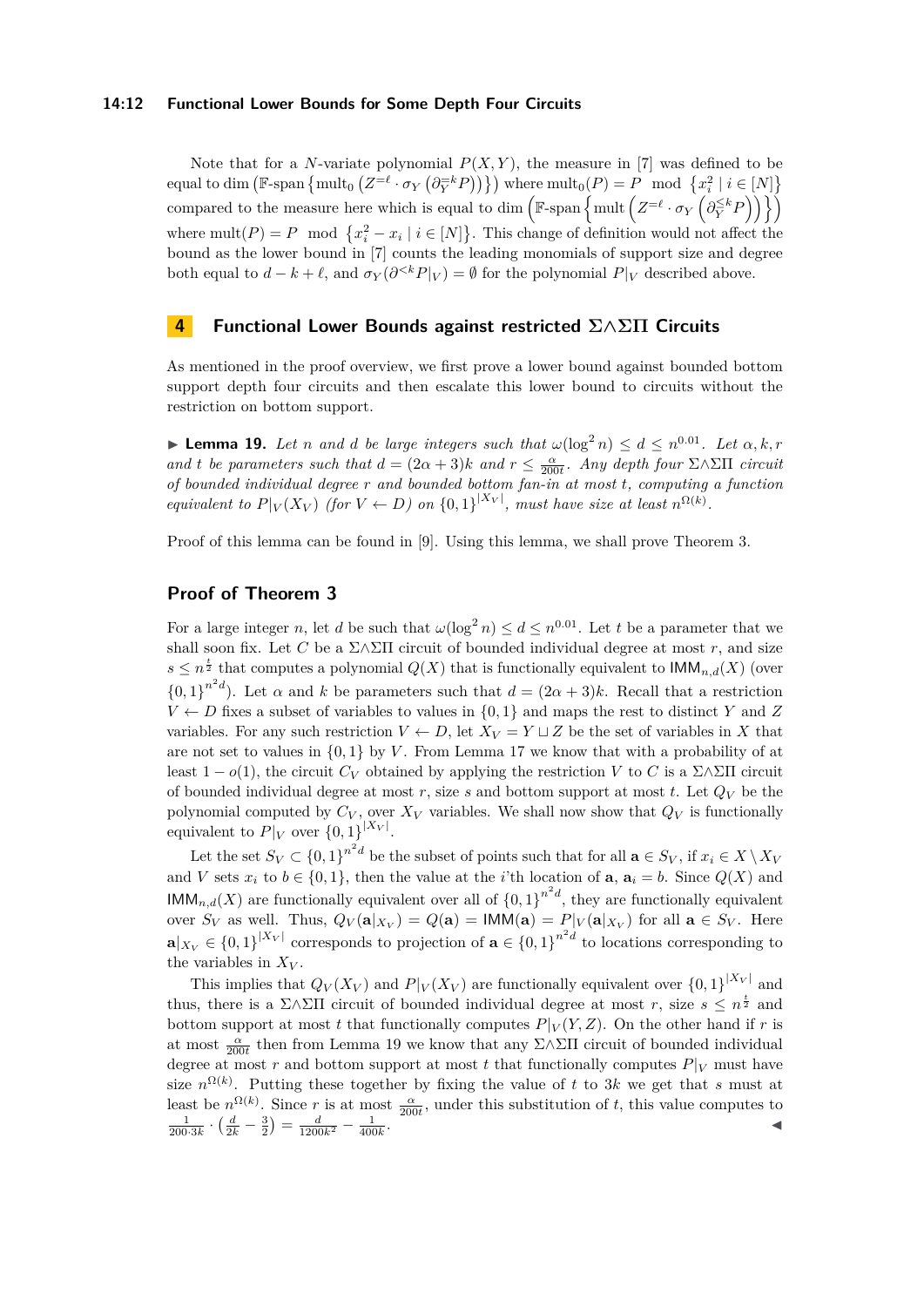#### **References**

- <span id="page-12-4"></span>**1** Manindra Agrawal and V. Vinay. Arithmetic circuits: A chasm at depth four. In *49th Annual IEEE Symposium on Foundations of Computer Science, FOCS 2008, October 25-28, 2008, Philadelphia, PA, USA*, pages 67–75. IEEE Computer Society, 2008. [doi:10.1109/FOCS.2008.](https://doi.org/10.1109/FOCS.2008.32) [32](https://doi.org/10.1109/FOCS.2008.32).
- <span id="page-12-12"></span>**2** Eric Allender and Vivek Gore. A uniform circuit lower bound for the permanent. *SIAM J. Comput.*, 23(5):1026–1049, 1994. [doi:10.1137/S0097539792233907](https://doi.org/10.1137/S0097539792233907).
- <span id="page-12-2"></span>**3** Vikraman Arvind, Johannes Köbler, Uwe Schöning, and Rainer Schuler. If NP has polynomialsize circuits, then MA=AM. *Theor. Comput. Sci.*, 137(2):279–282, 1995. [doi:10.1016/](https://doi.org/10.1016/0304-3975(95)91133-B) [0304-3975\(95\)91133-B](https://doi.org/10.1016/0304-3975(95)91133-B).
- <span id="page-12-3"></span>**4** Walter Baur and Volker Strassen. The complexity of partial derivatives. *Theor. Comput. Sci.*, 22:317–330, 1983. [doi:10.1016/0304-3975\(83\)90110-X](https://doi.org/10.1016/0304-3975(83)90110-X).
- <span id="page-12-13"></span>**5** Richard Beigel and Jun Tarui. On ACC. *Comput. Complex.*, 4:350–366, 1994. [doi:10.1007/](https://doi.org/10.1007/BF01263423) [BF01263423](https://doi.org/10.1007/BF01263423).
- <span id="page-12-1"></span>**6** Peter Bürgisser. Cook's versus valiant's hypothesis. *Theoretical Computer Science*, 235(1):71 – 88, 2000. URL: <http://www.sciencedirect.com/science/article/pii/S0304397599001838>, [doi:https://doi.org/10.1016/S0304-3975\(99\)00183-8](https://doi.org/https://doi.org/10.1016/S0304-3975(99)00183-8).
- <span id="page-12-9"></span>**7** Suryajith Chillara. New exponential size lower bounds against depth four circuits of bounded individual degree. *Electronic Colloquium on Computational Complexity (ECCC)*, 27:33, 2020. URL: <https://eccc.weizmann.ac.il/report/2020/033>.
- <span id="page-12-8"></span>**8** Suryajith Chillara. On Computing Multilinear Polynomials Using Multi-r-ic Depth Four Circuits. In Christophe Paul and Markus Bläser, editors, *37th International Symposium on Theoretical Aspects of Computer Science (STACS 2020)*, volume 154 of *Leibniz International Proceedings in Informatics (LIPIcs)*, pages 47:1–47:16, Dagstuhl, Germany, 2020. Schloss Dagstuhl–Leibniz-Zentrum fuer Informatik. [doi:10.4230/LIPIcs.STACS.2020.47](https://doi.org/10.4230/LIPIcs.STACS.2020.47).
- <span id="page-12-15"></span>**9** Suryajith Chillara. Functional lower bounds for restricted arithmetic circuits of depth four. *Electron. Colloquium Comput. Complex.*, page 105, 2021. URL: [https://eccc.weizmann.ac.](https://eccc.weizmann.ac.il/report/2021/105) [il/report/2021/105](https://eccc.weizmann.ac.il/report/2021/105).
- <span id="page-12-11"></span>**10** Suryajith Chillara, Christian Engels, Nutan Limaye, and Srikanth Srinivasan. A near-optimal depth-hierarchy theorem for small-depth multilinear circuits. In Mikkel Thorup, editor, *59th IEEE Annual Symposium on Foundations of Computer Science, FOCS 2018, Paris, France, October 7-9, 2018*, pages 934–945. IEEE Computer Society, 2018. [doi:10.1109/FOCS.2018.](https://doi.org/10.1109/FOCS.2018.00092) [00092](https://doi.org/10.1109/FOCS.2018.00092).
- <span id="page-12-7"></span>**11** Suryajith Chillara, Nutan Limaye, and Srikanth Srinivasan. Small-depth multilinear formula lower bounds for iterated matrix multiplication with applications. *SIAM J. Comput.*, 48(1):70– 92, 2019. [doi:10.1137/18M1191567](https://doi.org/10.1137/18M1191567).
- <span id="page-12-6"></span>**12** Suryajith Chillara and Partha Mukhopadhyay. Depth-4 lower bounds, determinantal complexity: A unified approach. *computational complexity*, May 2019. [doi:10.1007/](https://doi.org/10.1007/s00037-019-00185-4) [s00037-019-00185-4](https://doi.org/10.1007/s00037-019-00185-4).
- <span id="page-12-14"></span>**13** Ismor Fischer. Sums of like powers of multivariate linear forms. *Mathematics Magazine*,  $67(1):59-61, 1994.$  [doi:10.1080/0025570X.1994.11996185](https://doi.org/10.1080/0025570X.1994.11996185).
- <span id="page-12-0"></span>**14** Michael A. Forbes, Mrinal Kumar, and Ramprasad Saptharishi. Functional lower bounds for arithmetic circuits and connections to boolean circuit complexity. In Ran Raz, editor, *31st Conference on Computational Complexity, CCC 2016, May 29 to June 1, 2016, Tokyo, Japan*, volume 50 of *LIPIcs*, pages 33:1–33:19. Schloss Dagstuhl - Leibniz-Zentrum für Informatik, 2016. [doi:10.4230/LIPIcs.CCC.2016.33](https://doi.org/10.4230/LIPIcs.CCC.2016.33).
- <span id="page-12-5"></span>**15** Hervé Fournier, Nutan Limaye, Guillaume Malod, and Srikanth Srinivasan. Lower bounds for depth-4 formulas computing iterated matrix multiplication. *SIAM J. Comput.*, 44(5):1173–1201, 2015. [doi:10.1137/140990280](https://doi.org/10.1137/140990280).
- <span id="page-12-10"></span>**16** Dima Grigoriev and Alexander A. Razborov. Exponential lower bounds for depth 3 arithmetic circuits in algebras of functions over finite fields. *Appl. Algebra Eng. Commun. Comput.*, 10(6):465–487, 2000. [doi:10.1007/s002009900021](https://doi.org/10.1007/s002009900021).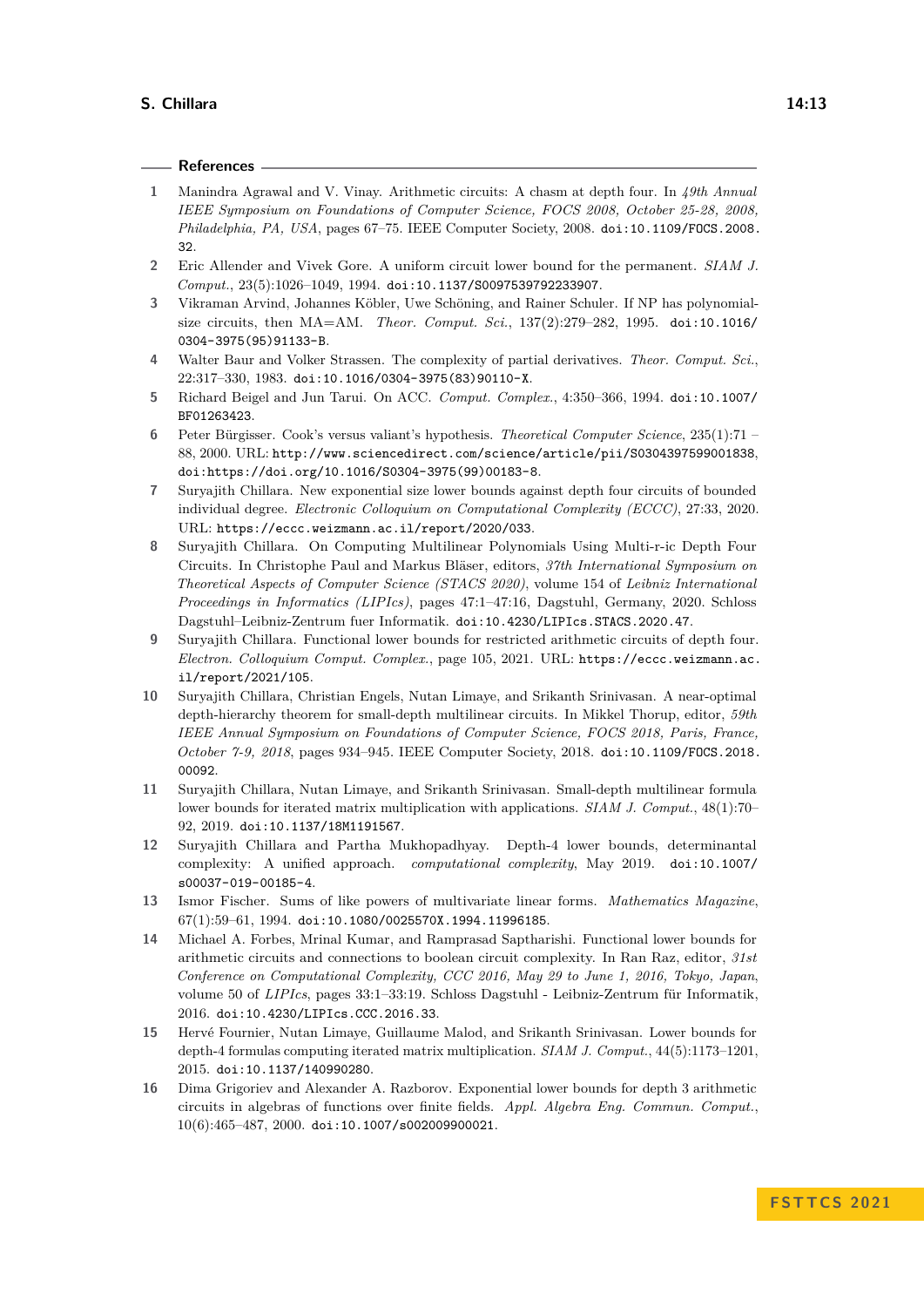### **14:14 Functional Lower Bounds for Some Depth Four Circuits**

- <span id="page-13-1"></span>**17** Ankit Gupta, Pritish Kamath, Neeraj Kayal, and Ramprasad Saptharishi. Approaching the chasm at depth four. *Journal of the ACM (JACM)*, 61(6):33, 2014. [doi:10.1145/2629541](https://doi.org/10.1145/2629541).
- <span id="page-13-15"></span>**18** Ankit Gupta, Pritish Kamath, Neeraj Kayal, and Ramprasad Saptharishi. Arithmetic circuits: A chasm at depth 3. *SIAM Journal of Computing*, 45(3):1064–1079, 2016. [doi:10.1137/](https://doi.org/10.1137/140957123) [140957123](https://doi.org/10.1137/140957123).
- <span id="page-13-10"></span>**19** Nikhil Gupta, Chandan Saha, and Bhargav Thankey. A super-quadratic lower bound for depth four arithmetic circuits. In Shubhangi Saraf, editor, *35th Computational Complexity Conference, CCC 2020, July 28-31, 2020, Saarbrücken, Germany (Virtual Conference)*, volume 169 of *LIPIcs*, pages 23:1–23:31. Schloss Dagstuhl - Leibniz-Zentrum für Informatik, 2020. [doi:10.4230/LIPIcs.CCC.2020.23](https://doi.org/10.4230/LIPIcs.CCC.2020.23).
- <span id="page-13-0"></span>**20** Richard M. Karp and Richard J. Lipton. Some connections between nonuniform and uniform complexity classes. In *Proceedings of the Twelfth Annual ACM Symposium on Theory of Computing*, STOC '80, pages 302–309, New York, NY, USA, 1980. Association for Computing Machinery. [doi:10.1145/800141.804678](https://doi.org/10.1145/800141.804678).
- <span id="page-13-4"></span>**21** Neeraj Kayal, Nutan Limaye, Chandan Saha, and Srikanth Srinivasan. Super-polynomial lower bounds for depth-4 homogeneous arithmetic formulas. In David B. Shmoys, editor, *Symposium on Theory of Computing, STOC 2014, New York, NY, USA, May 31 - June 03, 2014*, pages 119–127. ACM, 2014. [doi:10.1145/2591796.2591823](https://doi.org/10.1145/2591796.2591823).
- <span id="page-13-6"></span>**22** Neeraj Kayal, Nutan Limaye, Chandan Saha, and Srikanth Srinivasan. An exponential lower bound for homogeneous depth four arithmetic formulas. *SIAM J. Comput.*, 46(1):307–335, 2017. [doi:10.1137/151002423](https://doi.org/10.1137/151002423).
- <span id="page-13-16"></span>**23** Neeraj Kayal and Chandan Saha. Multi-k-ic depth three circuit lower bound. *Theory Comput. Syst.*, 61(4):1237–1251, 2017. [doi:10.1007/s00224-016-9742-9](https://doi.org/10.1007/s00224-016-9742-9).
- <span id="page-13-2"></span>**24** Neeraj Kayal, Chandan Saha, and Ramprasad Saptharishi. A super-polynomial lower bound for regular arithmetic formulas. In David B. Shmoys, editor, *Symposium on Theory of Computing, STOC 2014, New York, NY, USA, May 31 - June 03, 2014*, pages 146–153. ACM, 2014. [doi:10.1145/2591796.2591847](https://doi.org/10.1145/2591796.2591847).
- <span id="page-13-8"></span>**25** Neeraj Kayal, Chandan Saha, and Sébastien Tavenas. On the size of homogeneous and of depth-four formulas with low individual degree. *Theory of Computing*, 14(16):1–46, 2018. [doi:10.4086/toc.2018.v014a016](https://doi.org/10.4086/toc.2018.v014a016).
- <span id="page-13-5"></span>**26** Mrinal Kumar and Shubhangi Saraf. Superpolynomial lower bounds for general homogeneous depth 4 arithmetic circuits. In Javier Esparza, Pierre Fraigniaud, Thore Husfeldt, and Elias Koutsoupias, editors, *Automata, Languages, and Programming - 41st International Colloquium, ICALP 2014, Copenhagen, Denmark, July 8-11, 2014, Proceedings, Part I*, volume 8572 of *Lecture Notes in Computer Science*, pages 751–762. Springer, 2014. [doi:](https://doi.org/10.1007/978-3-662-43948-7_62) [10.1007/978-3-662-43948-7\\_62](https://doi.org/10.1007/978-3-662-43948-7_62).
- <span id="page-13-3"></span>**27** Mrinal Kumar and Shubhangi Saraf. The limits of depth reduction for arithmetic formulas: It's all about the top fan-in. *SIAM J. Comput.*, 44(6):1601–1625, 2015. [doi:10.1137/140999220](https://doi.org/10.1137/140999220).
- <span id="page-13-7"></span>**28** Mrinal Kumar and Shubhangi Saraf. On the power of homogeneous depth 4 arithmetic circuits. *SIAM J. Comput.*, 46(1):336–387, 2017. [doi:10.1137/140999335](https://doi.org/10.1137/140999335).
- <span id="page-13-9"></span>**29** Nutan Limaye, Srikanth Srinivasan, and Sébastien Tavenas. Superpolynomial lower bounds against low-depth algebraic circuits. *Electron. Colloquium Comput. Complex.*, 28:81, 2021. URL: <https://eccc.weizmann.ac.il/report/2021/081>.
- <span id="page-13-14"></span>**30** Cody D. Murray and R. Ryan Williams. Circuit lower bounds for nondeterministic quasipolytime from a new easy witness lemma. *SIAM J. Comput.*, 49(5), 2020. [doi:10.1137/](https://doi.org/10.1137/18M1195887) [18M1195887](https://doi.org/10.1137/18M1195887).
- <span id="page-13-13"></span>**31** Noam Nisan and Avi Wigderson. Lower bounds on arithmetic circuits via partial derivatives. *Computational Complexity*, 6(3):217–234, 1997. [doi:10.1007/BF01294256](https://doi.org/10.1007/BF01294256).
- <span id="page-13-12"></span>**32** Ran Raz. Multilinear-NC<sup>2</sup>  $\neq$  multilinear-NC<sup>1</sup>. In *proceedings of Foundations of Computer Science (FOCS)*, pages 344–351, 2004. [doi:10.1109/FOCS.2004.42](https://doi.org/10.1109/FOCS.2004.42).
- <span id="page-13-11"></span>**33** Ran Raz. Separation of multilinear circuit and formula size. *Theory of Computing*, 2(1):121–135, 2006. [doi:10.4086/toc.2006.v002a006](https://doi.org/10.4086/toc.2006.v002a006).